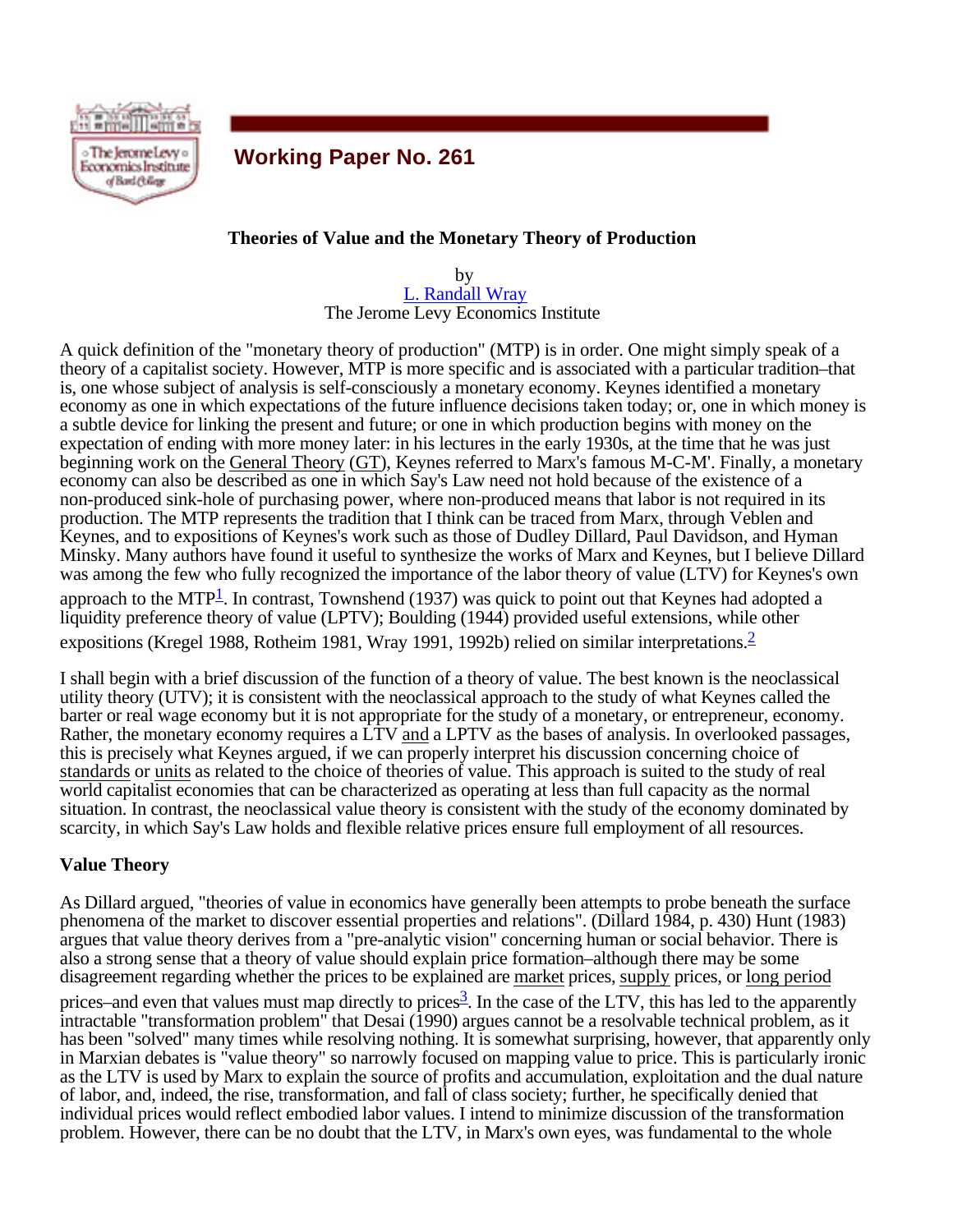analysis of bourgeois society. It was not meant to be merely a theory of prices; rather, the LTV provides insight into the process of price formation.

Outside Marxian transformation problem analysis, "value theory" has often been broadly defined. Keynes identified "classical" (neoclassical) value theory with the entire supply-demand edifice of the marginalist approach to prices and distribution. He contrasted this with the separate "theory of money and prices" of "classical" (neoclassical) quantity of money approaches. Rotheim (1981) labeled Keynes's own approach a "monetary theory of value", while Keynes had called it a theory of output and employment as a whole–although in the preface he had also referred to "our fundamental theory of value".

All general perspectives reflect an underlying standard or theory of value. (Henry 1990) Alternative views of capitalism are based on alternative theories of value. The feudal value theory, just price, reflected the view that prices should be set so as to reproduce feudal society; for obvious reasons, the rise of the merchant class, with a different social perspective, gave rise to an alternative value theory–the UTV which could assert that prices reflect values that are determined by the usefulness of commodities. Production could be ignored (again, reflecting the point of view of the merchant class), as the focus of analysis was on the relation of an individual consumer with the commodities desired. The merchant supplies desired commodities but due to competitive forces has no influence over price, which is determined by the impersonal forces of individual preferences and fixed supplies.

However, with the evolution of capitalism, the focus turned to production and in particular capital accumulation (viewed as the key to expansion of production). A value theory that would be consistent with an alternative view, that of a commodity-producing economy. The social relations of production are analytically important for a number of reasons, including the impact of distribution of social output between those who consume and those who accumulate, where decisions to produce and to employ are individually undertaken within a social context that both influences, and is influenced by, such decisions. Further, there is little doubt that the choice of the theory of value was influenced by the intellectual climate of the time, which emphasized scientific objectivity. The subjective UTV was dropped in favor of the objective LTV–in principle, labor values could be measured. Two observers adopting the same measurement unit would reach similar conclusions. Let's examine first the UTV, and then move to the LTV.

In neoclassical analysis, utility theory is fundamental not only to analysis of price, but also to the behavioral axioms that define motivations of economic agents, who maximize utility or expected utility, and avoid activity–such as work–that generates disutility. In this sense, Dillard's claim that a theory of value should "probe beneath the surface phenomena of the market" applies even to neoclassical theory, in which prices are said to be "market determined". Commodities are desired because they will generate utils on consumption, while agents choose between leisure (which generates utility) and work (which generates disutility, but also provides income that can be used to purchase commodities that generate utility). Finally, agents are atomistic–they receive neither utils nor disutils from the situation of other atomistic agents. Given scarce resources and budget constraints (or endowments), as well as certain assumptions about market form, a system of relative prices will be generated such that the ratio of prices for any two commodities will be equal to the ratio of the (expected) marginal utilities of the two commodities in consumption for each agent.

Still, there is no suggestion that the (relative) price of any particular commodity gives any indication of the quantity of utils it will provide in consumption–what is important is the marginal utility expected to be received by each individual, a quantity which is subjectively determined. Indeed, prices are thought to be reflections of relative scarcity rather than of utils, which follows directly from the Robbins definition of economics as the study of the allocation of scarce resources among unlimited wants. That is, equilibrium prices are formed to eliminate positive or negative excess demand as they ration, allocate, and distribute resources, commodities, and incomes, while quantities are given at the full employment level.

Dissenters from this tradition have frequently searched for alternatives to the UTV that would first, use values that are at least in principle observable and measurable–objective; and second, that would be consistent with price determination of commodities "pre-market", or, independently of market demand. Those forces that concern neoclassical economists might play a role in determination of short period market price as it deviates from production-price. However, the economist has to probe deeper, below market forces, to discover the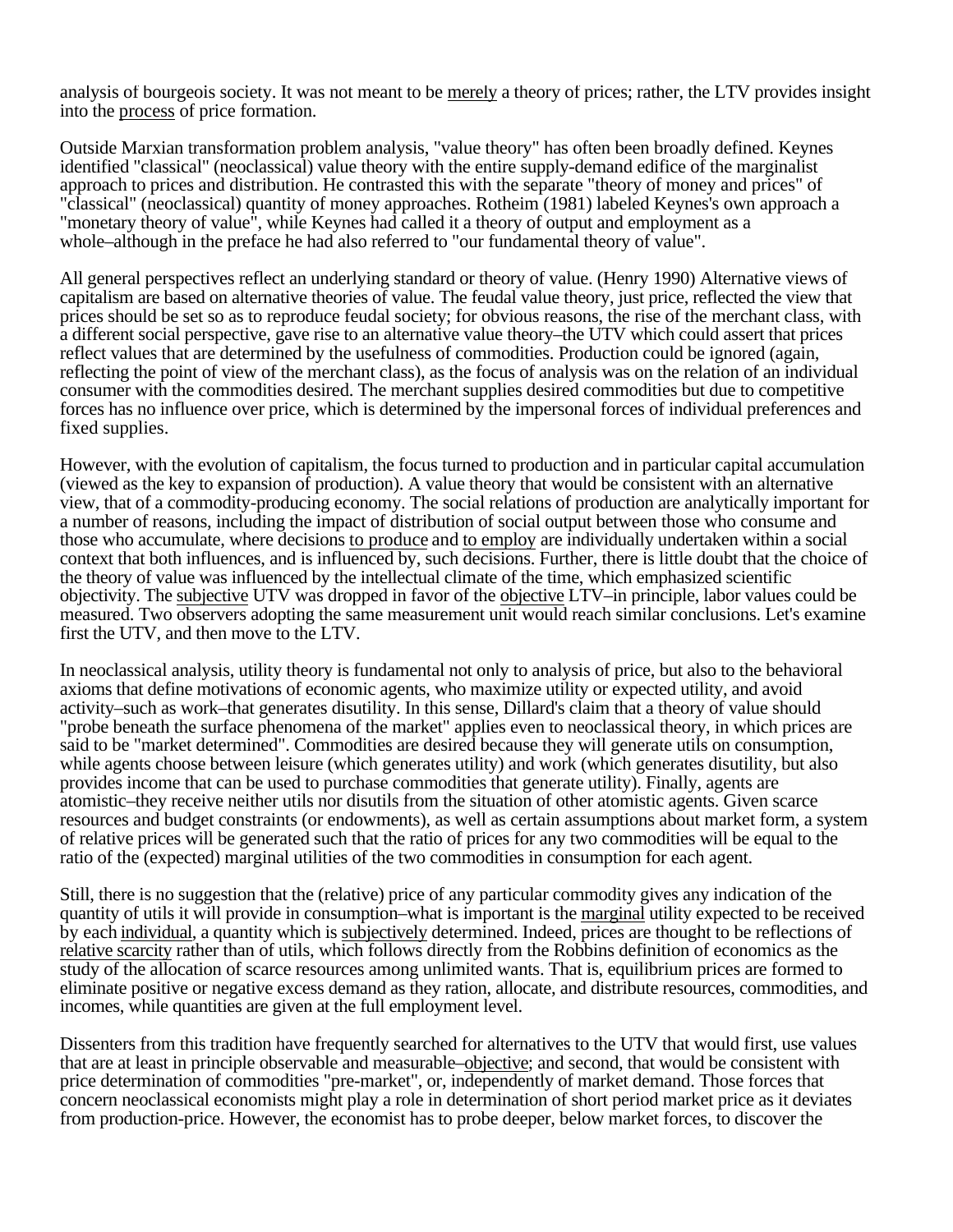determinants of longer period prices. Further, for Marx, in particular, it was necessary to have a theory of production of value and not merely a theory of circulation of value based on market forces $\frac{4}{1}$ .

Meek (1956) also lists two logical requirements of a theory of value: first it cannot be merely relative, as there must be a common quality capable of being expressed in quantitative terms; second, that common quality must be distinguishable from the commodity (in other words, there must be a measurable quantity that is not itself a

value).<sup>5</sup> Thus, according to Meek, utility cannot provide a theory of value because it is not directly measurable and because it is not an independent determining factor.

## **The Classical and Marxian Labor Theories of Value**

Classical economists wanted to show that "prices of production" could be explained without reference to "supply and demand". (Cohen 1989) If these long run, or production, prices could be traced to the "difficulty" of production, then "political economy" would have a scientific theory of price formation–or a theory of valuation–that did not rely on utility, preferences, or transitory market forces. Further, at least some thought it important to find a measure of value that would be invariant to certain changes, such as a change of distribution between classes. (Kregel 1973)

One could identify this "scientific" theory of value with a cost-principle theory and contrast this with the utility demand-based theory. The cost-principle theory is concerned with production, it can concern social relations in production, and it can differentiate between class incomes. (Dobb 1945) If prices can exceed costs, then the cost-principle theory is also capable of explaining the creation and disposal of a surplus. Given the concern of classical economists with analysis of capital accumulation, such matters were deemed important. Leaving aside

the problems the demand-based theory has in explaining factor incomes and distribution<sup>6</sup>, there can be no serious analysis of the creation of surplus in such an approach. As prices are merely determined by the relation between individual preferences and given endowments, there is no concept of surplus; at one time, it was even thought that the marginal productivity theory "proved" there could be no surplus since factor incomes would exhaust the product (a conclusion shown to be generally false even without the Cambridge Controversy).

Early attempts to find a measure of value that could fulfill these requirements were not wholly successful. Use of labor as the common denominator in a model with multiple inputs and outputs appeared to offer an obvious measure of difficulty of production, however, the search for an invariant measure of value that could be used to analyze both the production and circulation spheres essentially proved to be a deadend for Classical economists, but played a role in creating the Marxian "transformation problem" and the Sraffian search for the "standard commodity". Techniques were eventually developed to map labor values into prices, or to form a measure comprised of a combination of all commodities that enter as inputs into the production processes of all other commodities of the system. Again, these topics will not concern us here.<sup>7</sup>

Marx took a different route. He emphasized the dual nature of labor: first as the basic element of production, and second as a commodity with exchange value. Labor hours can serve as an invariant measure of value; changes of technique would change the number of hours required to produce a particular commodity, but the number of hours required could always serve to measure the "difficulty" of production. This is distinguished from labor as a commodity with a price determined "by the specific production and social relations ruling at a given point in the process of the development of capitalism". (Kregel 1973, p. 115) Labor time, reduced to its socially necessary amount could serve as a unique measure of the value of all commodities, including the commodity labor power that is exchanged at the going wage. Finally, once a certain level of technique has been achieved by society, labor power is able to produce value beyond what is necessary to reproduce itself; that is, surplus value can be created. The rate of surplus value is determined by the ratio of unpaid to paid labor time.

While it is beyond the scope of this paper, the use of labor time as the measure of value by Marx does not exhaust the full importance of the LTV for Marx's thought. Engels (1966) emphasized that the LTV has a basis not only in logic but also in history. As a logical statement, the LTV is "but the economic expression for the fact of the social productive power of labour as the basis of economic existence", but Marx goes much further: "the value of commodities is the specific and historical form in which the productive power of labour, in the last analysis dominating all economic processes, asserts itself as a determining factor". (Engels 1966, p. 894)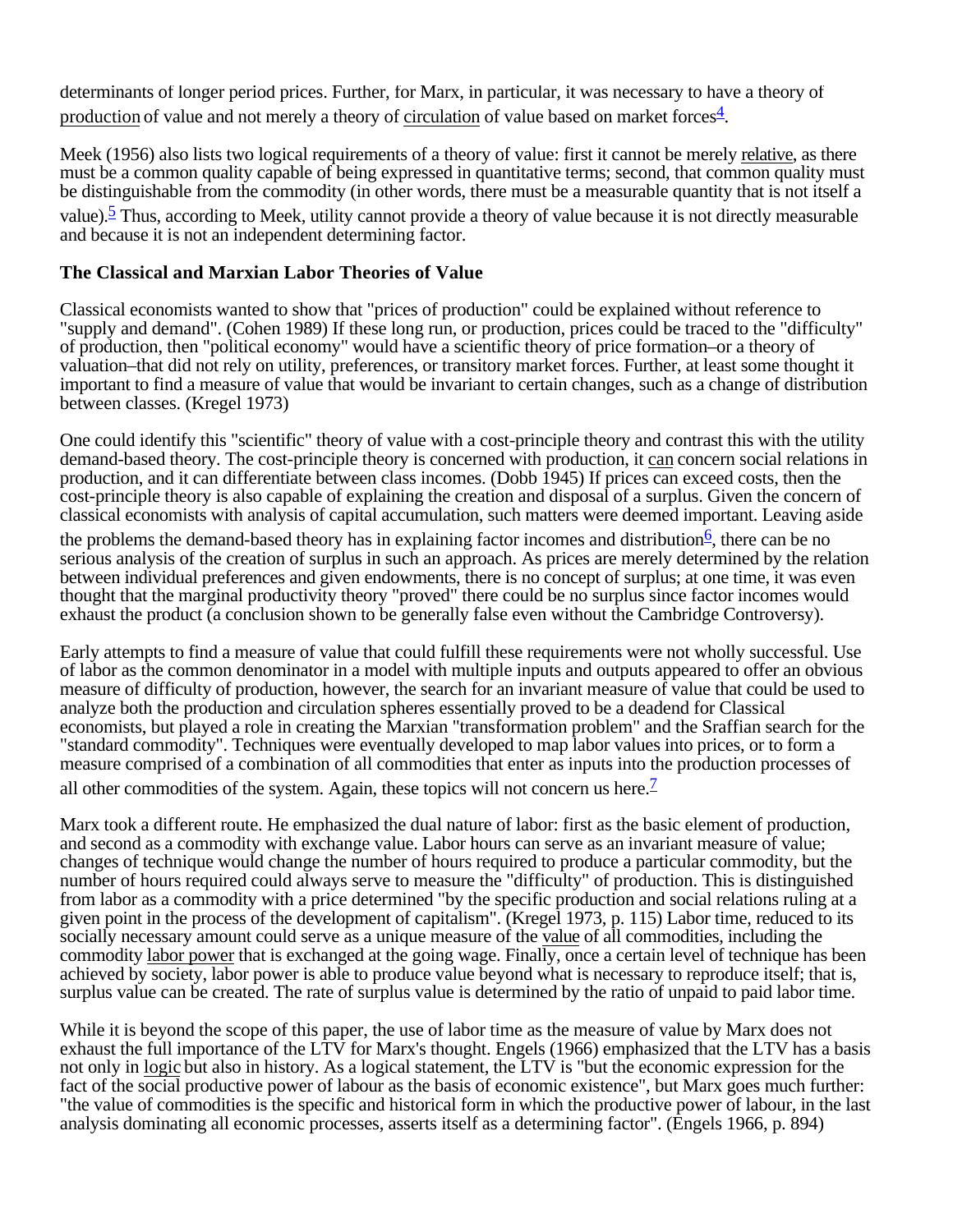Most importantly for our purposes, however, he insisted that with the rise of merchant capital, prices cannot reflect labor values because prices are formed to equalize profit rates on invested capital. In a pre-capitalist society (or, Keynes's neutral economy), exchange would take the form of C-M-C' and prices could reflect labor values. However, according to Engels, capitalist production is not consistent with exchange at labor values because profit rates must be equalized on invested capital. This system must be represented as M-C-M', where commodities are produced only to the extent that money values are expected to expand. While labor values are not observed in a capitalist system, and while the functioning of the system is not such as to reflect these labor values in prices, the conversion of labor values into prices still "proceeds according to objective laws, without the consciousness or intent of the participants." (Engels 1966, p. 907)

The argument is well-known: the production process involves the application of fixed capital and raw materials ("dead labor") and "live" labor; only live labor can produce a surplus by working unpaid hours in excess of the hours of labor required to reproduce the value of the commodity labor power. Capitalists, however, are concerned only with the money prices and money profits realized in circulation and not with the amount of value or surplus value produced. While it is identically true that in the aggregate, the mass of money profit is equal to the mass of surplus value as measured in terms of money, this result would not generally hold at the individual level.<sup>8</sup> This is because of the necessity of equal cost-prices for different techniques that use the same amount of capital. In other words, one technique might use more live labor relative to dead labor than another–the firm with more live labor will also produce more surplus value, which must be redistributed in the sphere of circulation from the techniques with lower organic composition of capital to those with higher organic composition. As Keynes pointed out to Robinson, only in the case in which the rate of profit is zero could prices directly reflect labor values. (Robinson 1967, p. x)

"Transformation" in this interpretation of Marx is not one of labor values into prices, but is a process of transferring surplus to equalize profits rates, a process accomplished by the formation of production prices. Clearly, there are a number of factors that could prevent equalization of profit rates, including the existence of monopoly power (I'll deal with another factor below). As Shaikh (1981) argues, prices are more complexly determined than values; they must reflect conditions in the sphere of circulation in addition to those of the productive sphere. The field of circulation must not only redistribute value to equalize the rate of profit, but also must equate supplies and demands, deal with shortages and surpluses, and reflect market power, barriers to entry, and other institutional factors. To some extent, one can reduce the complexity by first theorizing about "production prices" before looking at "market prices" (which necessarily include some "arbitrary" components). It is not expected that labor embodied would by itself provide any indication of market price or even cost price; the LTV does not provide a theory of price, rather, it provides insights into a process of price formation.

What does the LTV accomplish for Marx? First, it provides an objective measure of value–socially necessary

labor time–which can be used theoretically, and, in principle, empirically<sup>9</sup> to measure output, accumulation, and exploitation. Second, this measure is consistent with an aggregate analysis, avoiding heterogeneity problems of adding across different types of output. Third, with it Marx can explain the source of profit, accumulation, and exploitation, and it is important for his discussion of competition (through which surplus labor is redistributed). Fourth, it provides the basis for his dual nature of labor, and for his view of capital as a produced good and embodied dead labor. Fifth, Marx can explain the creation of value and surplus value (thus, profit) in production rather than circulation. $\frac{10}{10}$ 

While the theory of value is based on a real, labor time, standard, it is interesting that Marx's analysis is consistently monetary; Marx explicitly denies that labor values would be the basis of decisions, and argues that economic processes would, for example, equalize money profits–and so on. It is also interesting that Marx does not rely on scarcity; the wage is socially determined and even with redundant labor, wages would not tend toward zero–although unemployment is one important factor that keeps pressure on wages, there is no hint that falling wages would eliminate that unemployment. As Marx argued, the economic process (of capitalist society) must be analyzed in terms of the social relations between men and men in the production of commodities–rather than as the relation of man with scarce resources. (Meek 1956) There is no exchange of products, only exchange of labor–with value appearing as the expression of a production relation between men.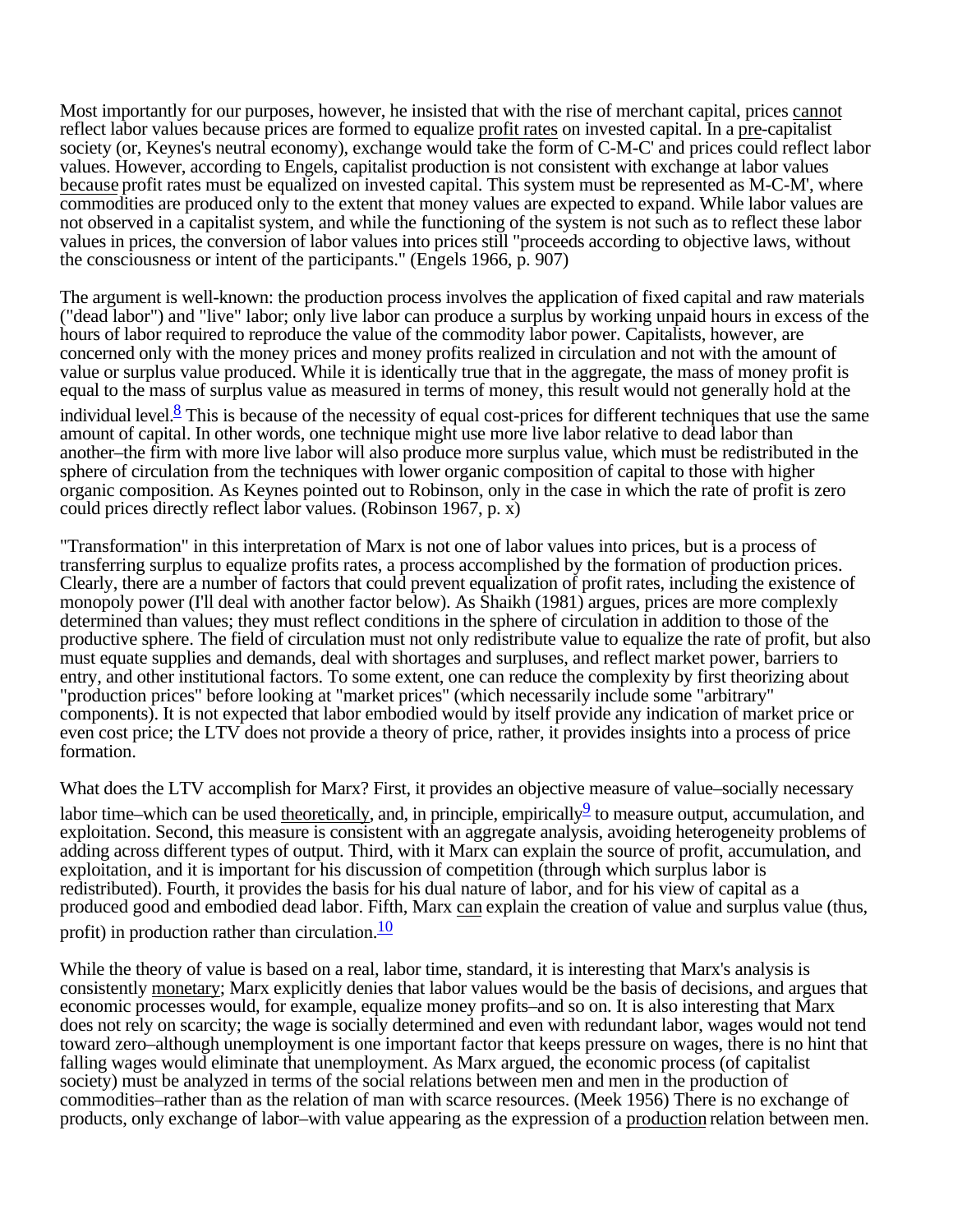Money is an institutionalized symbol of the abstract labor that produces value; it is the medium that acts as the external measure of exchange value. Exchange cannot take place on the basis of abstract labor directly; the money prices that reflect production costs must redistribute surplus labor in exchange to equalize profit rates.

# **The Treatise and the Choice of Units**

In the Treatise on Money (TOM), Keynes was concerned with the development of a new monetary standard to replace the gold standard. Indeed, as Kregel (1993) notes, the first draft of the TOM carried the title "The Standard of Value", which was subsequently changed to "The Monetary Standard". The discussion did not specifically concern the choice of a theory of value, but is still interesting as a clue to Keynes's transition of thought away from a somewhat more traditional approach to his MTP. $\frac{11}{12}$  When Keynes proposed a new standard he had more in mind than simply the choice of an international money unit to replace gold–it is clear from his discussion that he was also concerned with the choice of a standard that would be consistent with his understanding of the functioning of the economy; that is, the standard chosen for policy purposes is the same as that to be used in his theoretical analysis.

In the TOM, Keynes adopted two standards–the labor power standard (or, the purchasing power of money in terms of the labor it can buy, or "labor commanded by money") and the commodity power standard (or, the purchasing power of money in terms of the commodities it can buy). (Keynes 1976; Kregel 1993) Keynes provided two justifications for these choices: first, they are "objective" in the sense that each is the basis for decision-making for a group of economic agents–the labor power standard is the basis of decisions of entrepreneurs, while the commodity power standard is the basis of decisions of consumers; second, these standards are consistent with a two-fold division of "the total quantity of money" into "the parts which have been earned by the production of consumption-goods and of investment-goods" and "the parts which are expended on consumption-goods and on savings respectively". (Keynes 1976a, p. 134) These divisions can be recognized as the modern distinction between aggregate income and aggregate spending, which Keynes posed as an alternative to the quantity theory of money. The TOM should be seen as a not entirely successful attempt to move toward the development of a monetary theory of production, or, at least, to replace the quantity theory with an approach based on money prices. This would require a new theory of value, and his choice of the two standards should be seen as moving toward the two standards finally adopted in the GT.

Most importantly, both of the standards used in the TOM are in money terms as Keynes threw out the neoclassical system based on scarcity and relative prices. Some of the discussion in the TOM is based on

Keynes's earlier examination of ancient monies, which no doubt influenced his views.<sup>12</sup> Further, his fundamental equations should be seen as an attempt to explain prices without relying on a supply-demand market approach. The GT continues in this vein, explaining prices as a result of macro phenomena and costs–more on this below.

It is important to note that Keynes was "already" dissatisfied with the TOM before it was published; the GT was begun almost immediately, with early drafts explicitly acknowledging his goal as one of providing a monetary theory of production. The analysis of the GT differs in two major respects from that of the TOM: first, in explicit treatment of expectations, and second, in explicit treatment of the determination of the quantity of employment and output as a whole. While it is probably an overstatement to claim that the TOM took the quantity of output as given–as many have claimed $13$ –Keynes's comments make it clear that he did not believe the TOM provided an adequate treatment of the determination of output as a whole.<sup>14</sup> I think this partially explains the difference of "standards" adopted in the two works.

Given Keynes's purposes, the UTV would not suffice; Keynes required a value theory that would explain the process of price formation when output is variable. Distribution would be explained not as a result of marginal productivity, but as an outcome of social relations of production. Neither prices nor distribution could be the result of a technical relation. Rather, Keynes adopted a cost-based theory that would be consistent with monetary production in which the object of production is to end with more money than it started with–that is, generation of a monetary surplus.

## **Keynes and the Labor Theory of Value**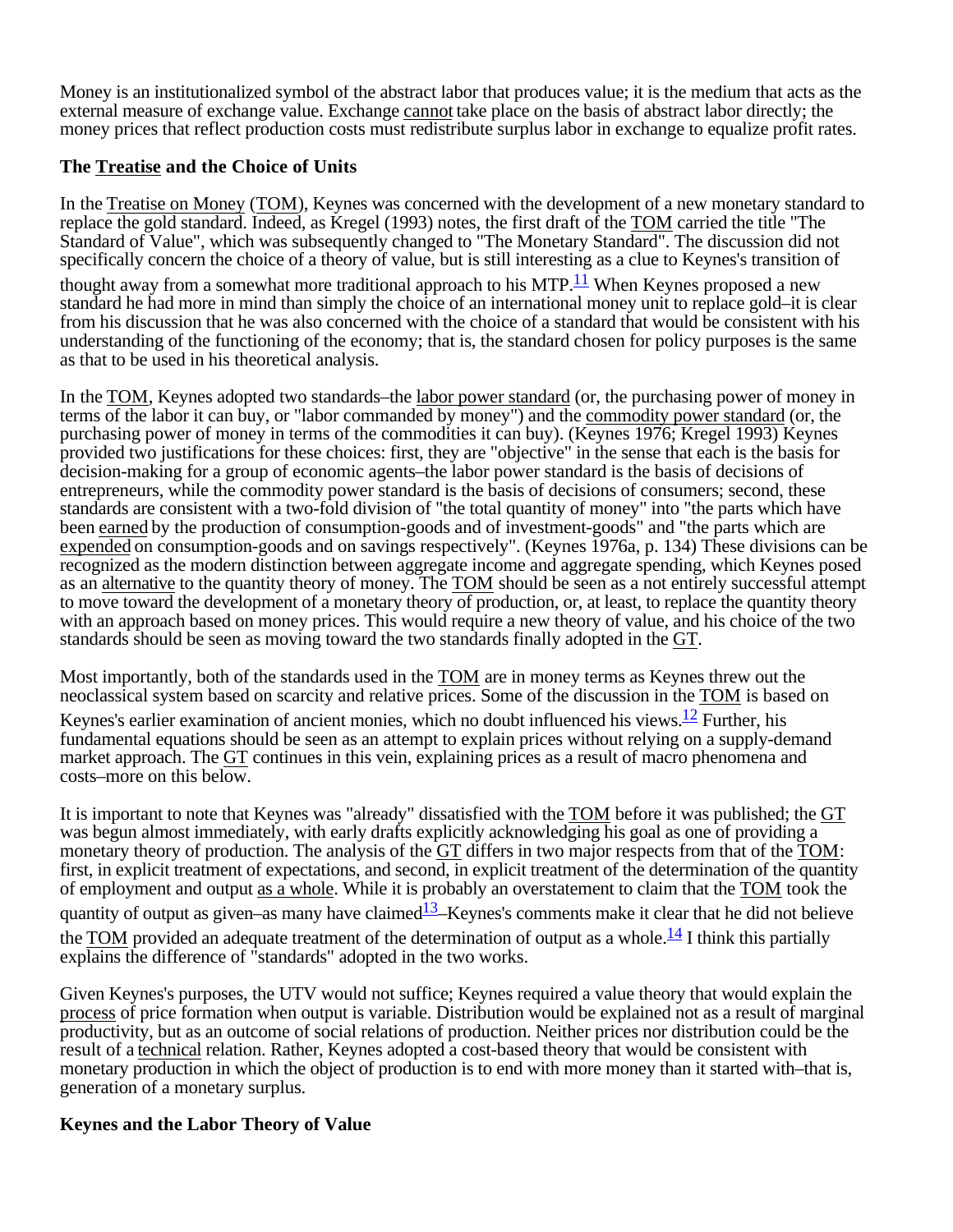Like Marx (and the Classicals), Keynes wanted to find a rational basis for the determination of prices in production–this is quite different from most modern approaches, whether orthodox or nonorthodox. In Neoclassical theory, relative prices are determined in exchange by techniques and tastes; nominal prices are nonessential; and competition ensures that relative prices are determined such that marginal utilities in consumption are equalized and that normal profits are realized in production. In Institutionalist theory, prices are arbitrarily determined by power relations, hysteresis, and accident. It is common in Post Keynesian approaches to take prices as determined by cost plus a markup.<sup>15</sup> It is also rare for Post Keynesians to discuss value or even units of measurement. It is merely assumed that one can properly begin with prices from the sphere of circulation and deal exclusively with nominal values.<sup>16</sup> However, this was not Keynes's approach in

the GT.

Keynes proposed "to make use of only two fundamental units of quantity, namely, quantities of money-value and quantities of employment". (1964, p. 41) Further, "We shall call the unit in which the quantity of employment is measured the labour-unit; and the money-wage of a labour-unit we shall call the wage-unit." $\frac{17}{17}$ (1964, p. 41) The labor-unit can be reduced to a homogenous unit by "taking an hour's employment of ordinary labour as our unit and weighting an hour's employment of special labour in proportion to its remuneration; i.e. an hour of special labour remunerated at double ordinary rates will count as two units." (1964, p. 41) Further, the labor-unit provides an unambiguous measure of output: "the amount of employment associated with a given capital equipment will be a satisfactory index of the amount of resultant output" (1964, p. 41); "we shall measure changes in current output by reference to the number of hours of labour paid for (whether to satisfy consumers or to produce fresh capital equipment) on the existing capital equipment, hours of skilled labour being weighted in proportion to their remuneration". (1964, p. 44) Keynes argued that any other units of measurement lead to "unnecessary perplexity" due to heterogeneity of inputs and outputs.

Keynes's aggregate supply curves (whether for a firm or for an industry) are given as a function of "the proceeds (net of user cost) the expectation of which will induce a level of employment  $N_r$ ." (1964, p. 44) His "ordinary supply curve" is then stated as a price which is determined by several functions of the quantity of labor  $(N_r)$ , including the user cost corresponding to that level of employment and the "technical" relation between that level of employment and the resulting level of output. Even Keynes's multiplier theory is stated in terms of the amount of employment that will result from a given increase of employment in the investment sector.

Obviously, Keynes's reasons for use of the labor unit were not identical to Marx's reasons. Keynes had a much narrower purpose–to find a consistent unit of measurement to "predict how entrepreneurs possessing a given equipment will respond to a shift in the aggregate demand function". (1964 p. 44) Certainly, he was not trying to provide a general theory of history, but rather to provide a "theory of shifting equilibrium". In order to do so, it was necessary to find a unit of measurement that–given the "standard of life", technology, and relative rates of remuneration of different types of labor–could be used to "aggregate the N<sub>r</sub>'s in a way which we cannot aggregate the  $O_r$ 's" (where  $O_r$  stands for physical output). (1964, p. 45)

However, the problem of heterogeneity was not the only reason for choosing a labor unit. For one thing, as Kregel (1993) argues, Keynes wanted to use an objective standard–that is, one that would actually be the subject of decision-making by those responsible for making the decisions. The entrepreneur is responsible for the hiring decision, and is concerned with the number of hours of labor hired–adjusted for type–for that will determine whether production plans can be met. Keynes also recognized the dual nature of wages–as a cost of production, but also as a source of household income, thus, as a source of revenue. But why not then use wages rather than labor hours as the unit of measurement? Because this would not give a satisfactory index of the amount of resultant output (as nominal wages might change between periods it would not be possible to compare output across time by using wages rather than hours–which was similar to Marx's belief that one could not use the commodity labor power as the unit of value, but rather must use socially necessary labor time).

In passage that must be bothersome for at least some Post Keynesians, Keynes argued: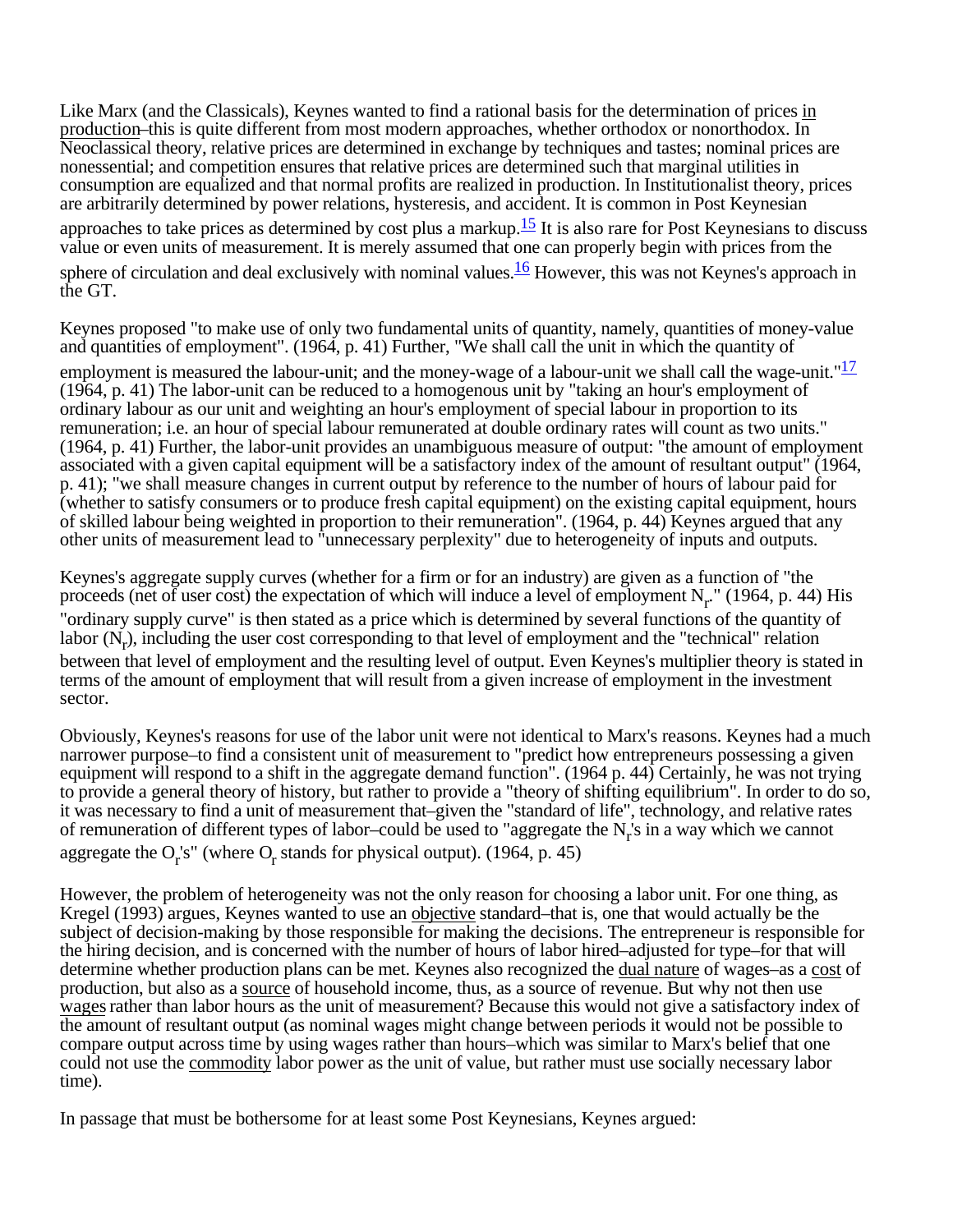I sympathise, therefore, with the pre-classical doctrine that everything is produced by labour, aided by...technique, by natural resources..., and by the results of past labour.... It is preferable to regard labour, including, of course, the personal services of the entrepreneur and his assistants, as the sole factor of production.... This partly explains why we have been able to take the unit of labour as the sole physical unit which we require in our economic system, apart from units of money and of time. (Keynes 1964, pp. 213-4)

While Joan Robinson (generally<sup>18</sup>) rejected the importance of the LTV, she noted in her "letter to a Marxist" that in response to "the idea that constant capital is an embodiment of labour power expended in the past..I say (though I do not use such pompous terminology): 'Naturally–what else do you think it could be?'" (Robinson  $CW$  4 p. 265) She goes on to answer the question, what unit of value could be adopted in Keynes's system?: "A man hour of labour time. It is the most handy and sensible measure of value, so naturally you take it. You do not have to prove anything, you just do it." (Robinson CW 4 p. 268)

She also argued many times that Sraffa had solved the "transformation problem", showing how labor values

could be transformed to prices.<sup>19</sup> However, she argued that one must first transform prices to values, then transform back again from values to prices; thus, one did not need values for the analysis. In her view, it would be sufficient to use the wage-unit rather than the labor unit–she argued that this should be called the labor theory of value. Still, she recognized that the wage-unit could lead to problems in calculating distribution of output between capital and labor: "[W]hen the share of labour in money national income is constant, and the total money value of national income is constant, yet the benefit to labour varies with relative prices–real wages are higher when the things that the workers are interested in consuming are relatively cheap." (CW 2, p. 52)

Given this "index number problem" it is curious that Robinson preferred the wage unit over Keynes's proposal to use the labor (hour) unit. In a large number of publications, she traced an evolution of thought from Ricardo to Keynes–one that should recognize the importance of the LTV. According to Robinson, Ricardo posed the "big question", concerning the division of aggregate output among capitalists, landlords, and workers, wondering how distribution affected accumulation. The LTV was adopted to study income distribution–and to show that landlords were parasites. Ricardo "got lost" because he realized that each different rate of profit would lead to a different pattern of prices (thus, of distribution) unless the organic composition of capital were uniform. (Robinson CW 4 p. 59) Marx's purpose was similar, but his innovation was the distinction between labor and labor power. After Marx, "Marshall turned the meaning of Value into a little question: Why does an egg cost more than a cup of tea?" (CW 4, p. 267) The problem, however, is that neither Marshall nor the neoclassical school was able to provide a theory of profits; since profits must be known to value capital, neither could they provide a theory of capital. The result was merely a theory of relative prices given fixed output. Sraffa showed, however, that supply and demand have nothing to do with price and that once the rate of exploitation is given, relative prices are not interesting. (Robinson CW 3, p. 175; 1967 p. x)

Keynes changed the question back again. He started thinking in Ricardo's terms: output as a whole and why worry about a cup of tea? When you are thinking about output as a whole, relative prices come out in the wash–including the relative price of money and labour. (Robinson CW 4 p. 267-8)

She concludes: "Well there you are–we are back on Ricardo's large questions and we are using Marx's unit of value." $\frac{20}{20}$  (Robinson CW 4 p. 268)

Between the TOM and the GT Keynes thus switched from the labor power standard (purchasing power of money in terms of the labor it can buy) to the labor unit. This is consistent with the different purposes of the books. In the GT, he wanted to compare output at two different times, resulting from a change of expectations. Clearly, he could not use the labor power standard as the unit of measurement, for nominal wages might have changed. In contrast to the normal "bastard Keynesian" approach, Keynes did not take the wage as fixed–this would not have been consistent with his purposes (as critics pointed out, no neoclassical economist would disagree that involuntary unemployment results from inflexible wages). Thus, use of the labor unit allowed him to avoid the assumption of fixed nominal wages. While output can change in the TOM, analysis of such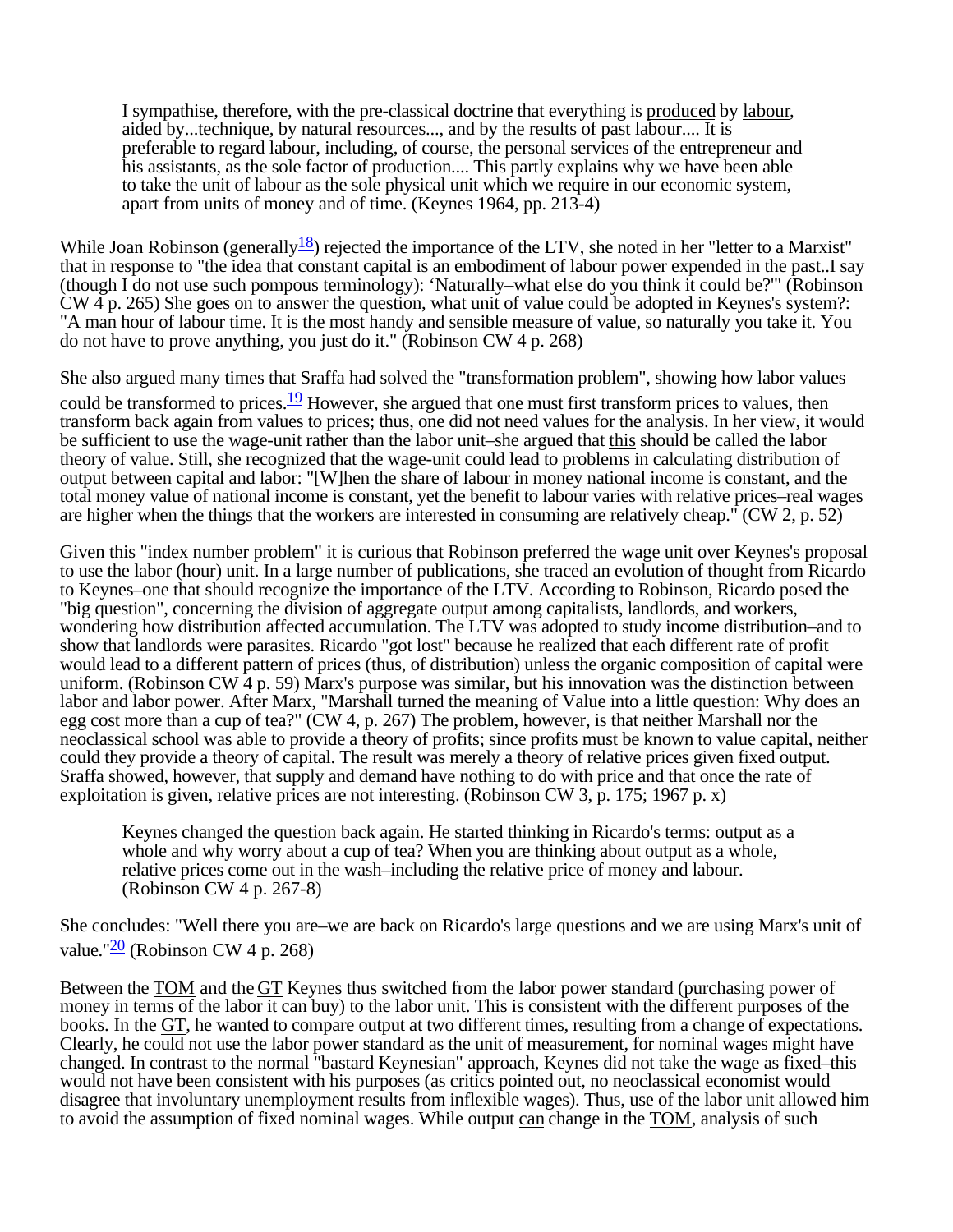changes was not the primary purpose of the book; if there is no need to compare two output levels, there is no need of using the labor unit. As the TOM was more concerned with determination of aggregate prices through the fundamental equations, the appropriate unit of analysis is the labor power standard, as a change of this will change both costs and revenues.

The atomistic, individualistic utility theory of value would not have been consistent with Keynes's goals, either; he specifically rejected the individual market, supply-demand approach to determination of quantity and price (actually in both books). Prices of commodities–at least, of consumption goods (full discussion of the case of investment goods will have to wait)–are not indices of scarcity, determined by marginal utilities and scarcities. Rather, they are determined partially by labor costs (also by user costs, as discussed in a moment); prices are thus production prices. Wages then generate the incomes that become revenues. Further, the total revenues available to sellers of consumer goods can be decomposed into a cost component and a gross profit component. The latter depends on wages, costs, or production prices in the investment sector. This naturally leads to a theory of distribution and an analysis of how changes of distribution can affect output.

It is useful to compare Keynes's criticism of "Classical" analysis over the absence of the notion of "user cost" with Marx's criticism of Classical economists for ignoring constant capital.  $\frac{21}{2}$  In an often overlooked Appendix to Chapter 6 of the GT, Keynes argued "User cost has, I think, an importance for the classical theory of value which has been overlooked". $\frac{22}{1964}$  p. 66) He goes on to criticize this "classical" theory in which "it has been a usual practice to equate the short-period supply price to the marginal factor cost alone" (ibid p. 67), leading to an erroneous conception of "supply price" for a firm or industry. He argued that even if one were to include "marginal cost of purchases from other firms" ("constant capital"), this still "deprives our analysis of all reality" because "we still have to allow for the marginal disinvestment in the firm's own equipment involved in producing the marginal output". (ibid p. 67) Further, "even if all production is carried on by a completely integrated firm, it is still illegitimate to suppose that the marginal user cost is zero". (ibid p. 67)

Now, of course this seems to be a small addendum and no one would find the argument that depreciation of fixed capital should be included in supply prices controversial. However, it is remarkable on the one hand that Keynes's version of "reproduction" is frequently ignored. Further, in Keynes's hands, the user cost concept not only "enables us...to give a clearer definition than that usually adopted of the short-period supply price of a unit of a firm's saleable output" (ibid p. 67), but also "user cost constitutes one of the links between the present and the future." (ibid p. 69) This is because "it is the expected sacrifice of future benefit involved in present use which determines the amount of the user cost, and it is the marginal amount of this sacrifice which, together with the marginal factor cost and the expectation of the marginal proceeds, determines his scale of production". (ibid p. 70) Or, "to-day's user cost is equal to the maximum of the discounted values of the potential yields of all the to-morrow's." (Ibid p. 70)

The user cost of utilizing capital today is the foregone expected revenue from saving the capital for future use (this includes costs of "moth-balling" the capital); the user cost of hiring labor (variable capital) today is the foregone interest on money that could be obtained from lending money capital (or, more generally, an expected risk-adjusted return from holding financial assets); the user cost of selling a commodity rather than storing it for future sale is the foregone future revenue (discounted) that would have been obtained for sale at the future date (user cost is positive if the price is expected to rise). Expectations of future prices must be included in today's price.

It must be remembered that future prices, in so far as they are anticipated, are already reflected in current prices, after allowing for the various considerations of carrying costs and of opportunities of production in the meantime which relate the spot and forward prices of a given commodity.... For the entrepreneur is guided, not by the amount of product he will gain, but by the alternative opportunities for using money having regard to the spot and forward price structure taken as a whole. (Keynes 1979, pp. 82-83)

Keynes's "reproduction" scheme involves expectations at the beginning of the analysis and is equivalent to neither a depreciation concept nor a Marxian concept of social reproduction. In Keynes's analysis, even if the equipment is to be replaced by identical equipment, its user cost depends critically on expectations of the course of prices as well as the rate of discount used to obtain the present value of future revenues. In this way,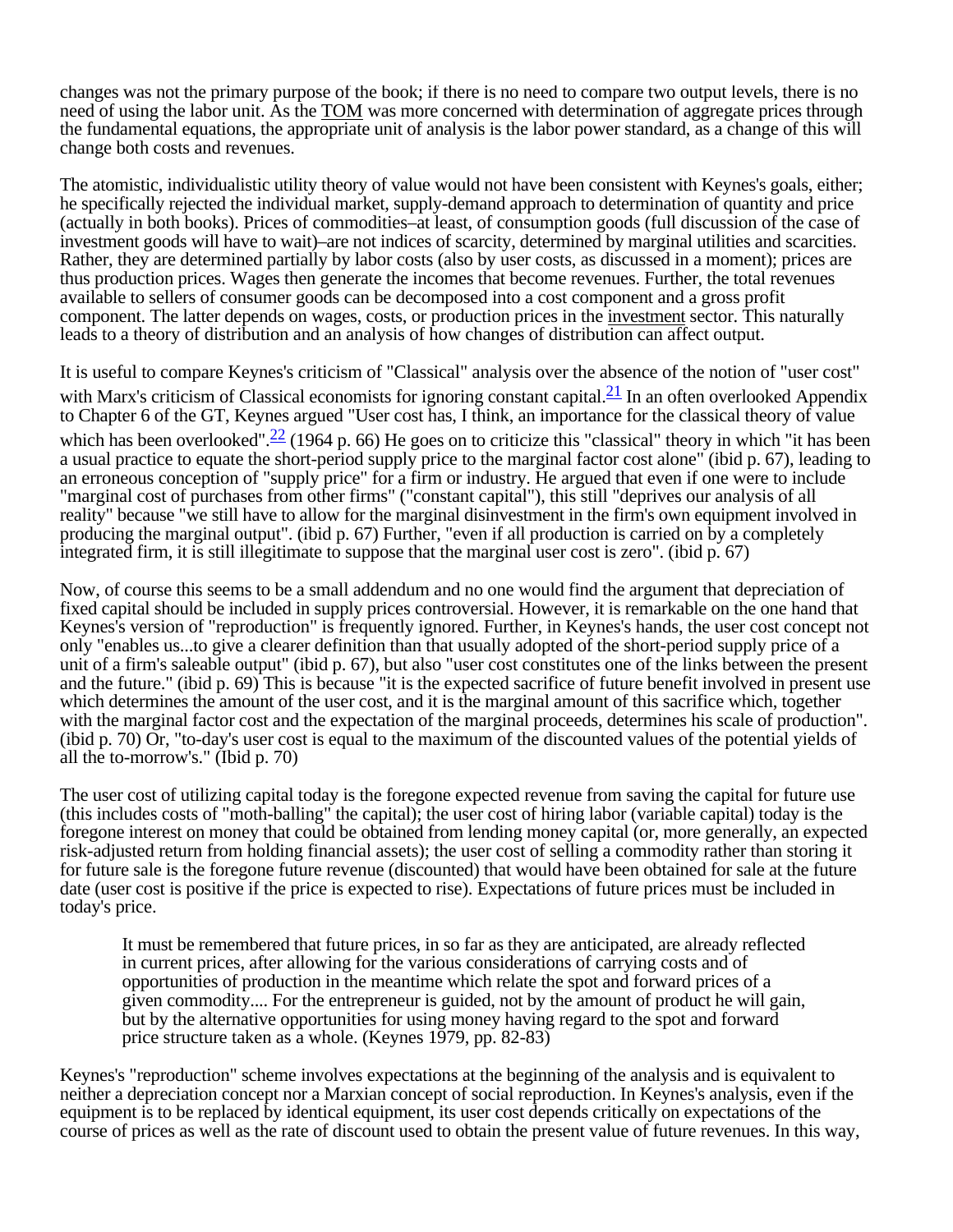expectations of the future enter directly into current supply prices–supply prices cannot be determined merely by marginal factor costs nor by embodied labor. This "deviation" of labor values from supply prices has nothing to do with differences of organic composition of capital. However, as in the case of differences of organic composition of capital, deviations of supply prices from labor-unit values are systematic and can be treated by a rational political economy–albeit, one that includes a role for the impact of expectations of the future on decisions taken today. Accordingly, expectations cause supply prices to systematically deviate from labor values–for example, if prices are expected to be higher in the future, then the estimated sacrifice of using means of production to supply commodities today is higher, raising today's supply price above nominally measured labor values. If prices are expected to be considerably lower, then today's marginal user cost could approach zero, as supply prices must fall sufficiently that speculators purchasing in spot markets earn a normal return by holding inventory.

## **The Liquidity Preference Theory of Value**

Recall that Keynes argued that user cost "constitutes one of the links between the present and the future"; also recall the famous distinction made by Keynes between a "real" or "cooperative" or "barter" economy and a monetary production or "entrepreneur" economy: a monetary economy "is essentially one in which changing views about the future are capable of influencing the quantity of employment and not merely its direction".  $\frac{23}{2}$ (ibid p. vii)

Keynes went on to chastise "classical" economists for their dichotomy between the "Theory of Value" (meaning, price determination at the micro level) and the "Theory of Money and Prices" (dealing with aggregate quantities of money, income-velocity, and aggregate price levels); he argues that the proper division is between the "Theory of Individual Industry or Firm" on the one hand and the "Theory of Output and Employment as a whole" on the other–or between "the theory of stationary equilibrium and the theory of shifting equilibrium", in which shifting equilibrium refers to "the theory of a system in which changing views about the future are capable of influencing the present situation. For the importance of money essentially flows from its being a link between the present and the future." (Ibid,  $\overline{p}$  292-3, emphasis in original) If we admit the possibility that "our previous expectations are liable to disappointment" and allow that "expectations concerning the future affect what we do to-day", then

the peculiar properties of money as a link between the present and the future must enter into our calculations. But, although the theory of shifting equilibrium must necessarily be pursued in terms of a monetary economy, it remains a theory of value and distribution and not a separate 'theory of money'. Money in its significant attributes is, above all, a subtle device for linking the present to the future; and we cannot even begin to discuss the effect of changing expectations on current activities except in monetary terms. (ibid pp. 294)

Others have stressed that the evolution to commodity production requires a universal equivalent.  $\frac{24}{1}$  Under a capitalist form of production, it is not possible for commodities to exchange on the basis of labor values; exchange rates must be calculated in terms of another standard to allow equalization of profit rates. Money is, as Robinson said, used to compare in abstract terms the concrete products of concrete labor: money "is a social convention, comparable to an alphabet... Money is a creation of society, and the most essential element in the purchasing power of money is its purchasing power over one's neighbours' time" (the wage unit). (Robinson CW 2, p. 18) Expression of exchange value must be in abstract terms where concrete and heterogenous production is the result of division of labor and specialization, and where production decisions are individually made. As exchange value must be calculated in abstract terms, choice of one commodity for use as numeraire (as neoclassical economists imagine) is not consistent with commodity production because a) one could always choose to produce the numeraire rather than produce for market (violating the "rules of the game", so to speak, which require that one produce commodities for market); b) an increase of demand for the numeraire would always generate demand for labor and direct resources toward its production (generating a "Say's Law" economy that is never observed); c) changes of technical conditions of production of the numeraire would affect the numeraire-denominated values of all other commodities (leading to pressures to find another numeraire whose "relative price" were more stable); and d) such a system would require the pre-existence of commodity production (so that one among several could be chosen as numeraire)–which begs the question of the initial decision to produce "for market" (for what were producers producing before the numeraire was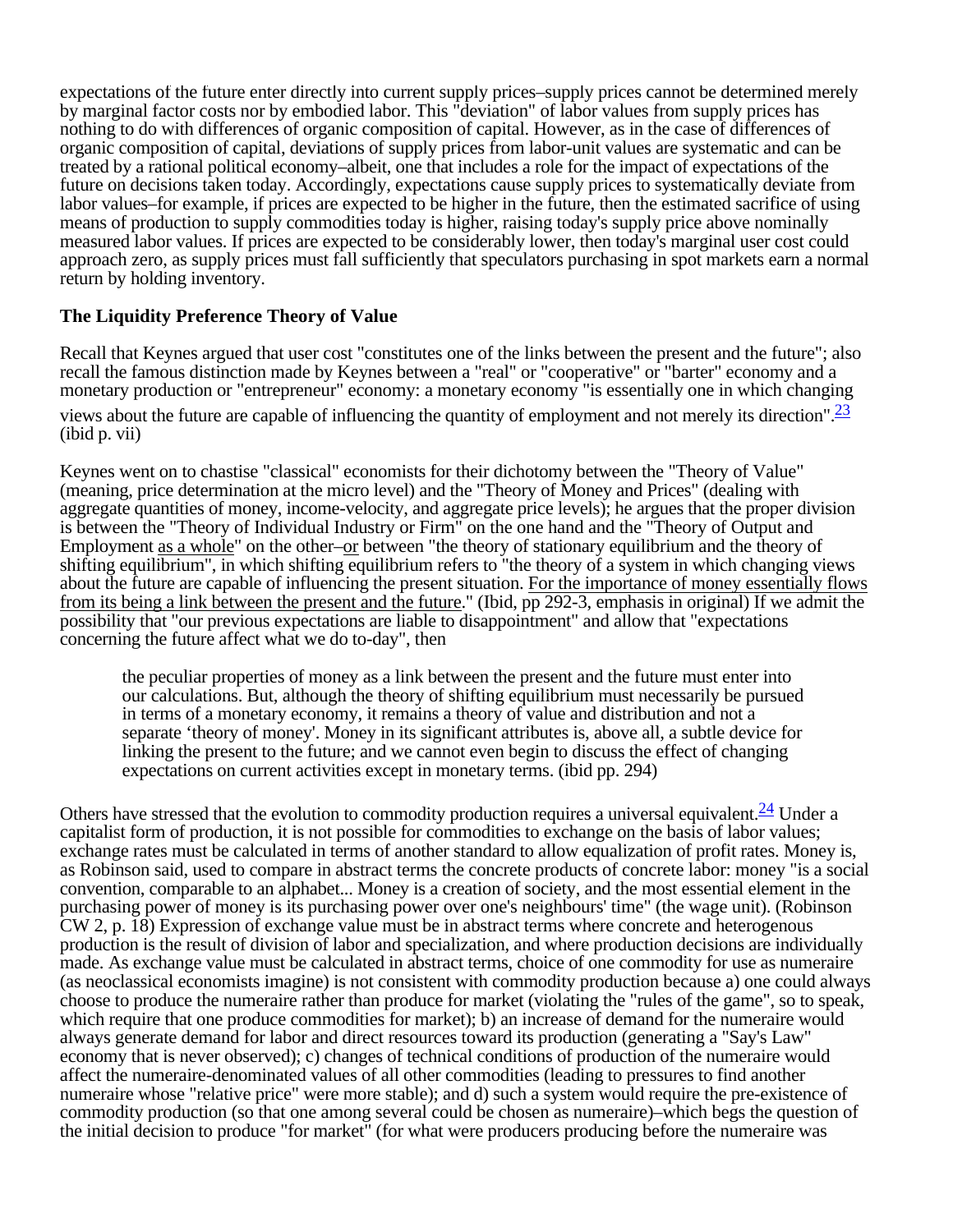## invented?) $\frac{25}{2}$

As discussed, Keynes had argued that there are only two possible measuring units–labor time and money. Once the topic shifts to the effect of changing expectations on current activity, the unit of measurement must be money. As Keynes implied, one cannot first construct "a theory of value and distribution" without money and then add a separate "theory of money" to obtain nominal values; a theory of a monetary economy must allow from the start for the influence of expectations on "value and distribution". While Keynes did conduct his analysis of expected returns in terms of "own rates of interest" (eg: the wheat rate of interest), these are converted to money rates. This is not a coincidence or arbitrary; there are reasons why the money own rate of interest sets the standard that must be achieved by all own rates (calculated in money terms), having to do with what Keynes called the special properties of money. In the interest of brevity, I will refer readers to Chapter 17 of the GT, where Keynes argued that while one could in theory either arbitrarily choose the own rate of any commodity as a standard, or could use the own rate of a composite commodity as a standard, there would remain "the same obstacles in the way of this as there are to setting up a unique standard of value". (1964 p. 225) Choosing money as the standard of value not only avoids these problems (just as the choice of the labor unit avoids problems), but also singles out for analysis the particular own rate of interest that is more "intimately bound" with the "volume of output and employment". (ibid p. 225) Further, the interest rate theory presented in Chapter 17 is really an extension of the user cost concept to money, whose user cost is the premium required to convince holders to become illiquid. (Kregel 1994)

Readers will remember that Keynes analyzed the various commodity rates of interest in terms of three components: q is the expected yield; c is the carrying cost; and l is the liquidity of the commodity. The composition of return will vary: highly liquid assets will have a return comprised mainly of (notional) return to liquidity, while physical capital will have a return comprised mainly of the yield it is expected to generate in the sphere of production. Carrying cost would be insignificant for liquid assets, while it would be significant for stores of grain or for physical capital that depreciates over time. Finally, once we measure returns in terms of money, we must include a–the expected appreciation (depreciation) of the money value of the commodity over time. In equilibrium, expected returns  $(q - c + 1 + a)$  must be equal. Thus, the own-rate approach leads directly to the determination of demand prices for assets–where an asset can be physical capital, other commodities, or money-denominated financial assets, in other words, anything which can be carried through time. "Thus in equilibrium the demand-prices of houses and wheat in terms of money will be such that there is nothing to choose in the way of advantage between the alternative". (1965 p. 228)

Producible assets will be supplied up to the point where the supply price equals the demand price: "those assets of which the normal supply-price is less than the demand-price will be newly produced; and these will be those assets of which the marginal efficiency would be greater (on the basis of their normal supply-price) than the rate of interest". (ibid p. 228) Keynes argued that for a number of reasons (but not due to diminishing physical returns!), as the quantity of most types of assets is increased, own rates fall, lowering demand prices. When demand prices fall below supply prices, no more will be produced. Due to its special characteristics, this is not true of money, whose return does not fall as its quantity increases–at least, its return would fall much more slowly than would that of any other asset. Similarly, if liquidity preference rises, this will raise the subjective return to liquid assets relative to illiquid assets–raising the demand price of liquid assets and lowering that of illiquid assets, relatively. Again, beyond some point, a rise of liquidity preference will halt production of assets whose return is primarily a function of q–in particular, physical capital.

It has elsewhere been argued (Wray 1991, 1992b) that liquidity preference can be interpreted as a theory of value for assets, following the example set by Townshend (1937) and later by Boulding (1944). If two assets have the same stream of expected  $q - c + a$  returns, divergence of their demand prices will be uniquely determined by differences of liquidity. Given expected  $q$  —  $c + 1 + a$ , the degree of liquidity preference will determine demand prices for all assets. This, in turn, will go into the determination of the levels of employment and output through impact on the levels of production of producible assets. Changing views about the future affect the demand prices of assets through impact on the q's and on liquidity preference. I choose to call this a liquidity preference theory of value rather than a q preference theory of value because of the special role played by money due to the existence of a return to liquidity that is greatest in excess of carrying cost. As Keynes says, "unemployment develops, that is to say, because people want the moon; –men cannot be employed when the object of desire (i.e. money) is something which cannot be produced and the demand for which cannot be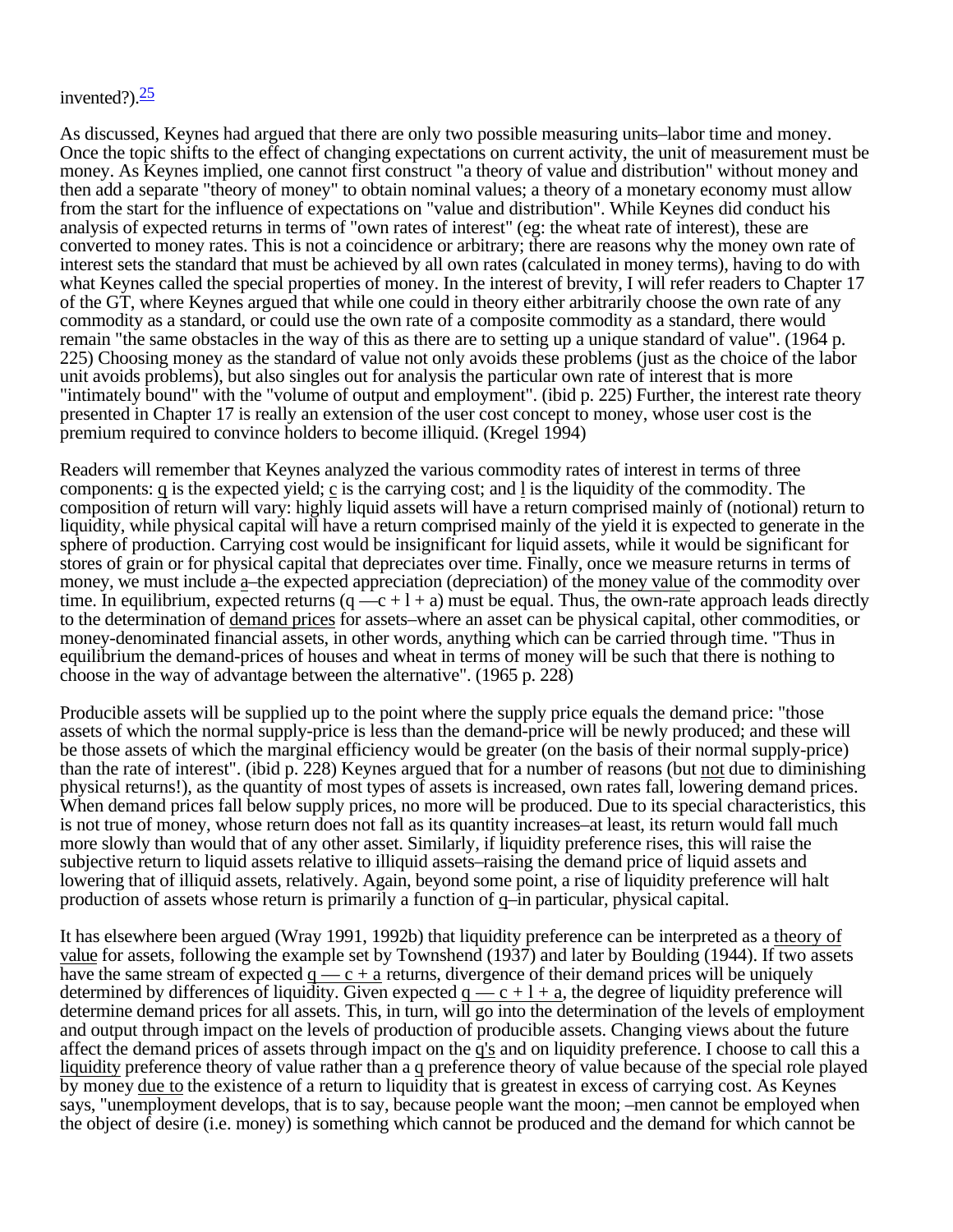readily choked off". (1964 p. 235) This interpretation does seem to be what Keynes had in mind. In particular, in correspondence with Townshend, Keynes expressed his general approval of Townshend's interpretation of liquidity preference theory as a theory of value.  $\frac{26}{10}$ 

Minsky has presented Keynes's approach in terms of the "two price systems"–one price system concerns current output while the other concerns assets. Current output prices are determined by cost plus markup; at the individual firm level, the markup represents gross capital income and is at least partially a function of market power; the aggregate markup of prices of current output depends on the level of aggregate demand. On the other hand, the prices of assets are determined by  $q \rightarrow c+1$  as discussed above. The two price systems meet most importantly in the investment goods sector: supply prices of investment output are determined in the price system for current output while demand prices are determined in the asset price system. When demand prices fall below supply prices, investment output falls, lowering employment and aggregate demand; this, in turn, lowers the aggregate markup that can be realized by current output and can make it impossible to achieve desired markups at the level of individual firms. Thus, Minsky's pricing theory, like Keynes's and Marx's, takes an aggregate approach.

Marx's LTV helps us to understand the formation of supply prices of commodities as required to equalize profit rates and redistribute surplus value. Similarly, Keynes's LPTV helps us to understand how asset demand prices are set to equalize  $q \neq c + 1 + a$ . As a first approximation, we can say that the LTV applies to the price system of current output, while the LPTV applies to the asset price system. But this is too simple. Minsky's two price approach can be modified to take account of Keynes's discussion regarding user cost–expectations of the future enter directly into determination of supply prices of current output for any goods that can be carried through time. It is clear that even if the organic composition of capital were uniform across all industries, supply prices of current output would deviate from labor values due to differences of user costs. In other words, because expectations must play a role in determining supply prices, labor values cannot be directly mapped into supply prices even of current output.

Further, because investment goods have a dual nature–first as embodied dead labor that can serve as means of further production and second as an asset that can generate  $q - c + 1 + a$  –prices of investment goods cannot be expected to reflect embodied labor values. Supply prices of investment goods (and indeed of any goods that last more than a period) are determined by "factor costs" (as labor is the only "factor", labor hours–dead and live–multiplied by the wage unit) but also by user costs. Demand prices for such goods are determined to equalize

 $q - c + 1 + a$ –as the LPTV shows. Because expectations enter into formation of both demand prices and supply prices, prices of investment output cannot be mapped to labor values.

#### **An Aside on Expectations and the "Long Run"**

Some followers of Keynes have interpreted his theory of effective demand as a "long run" theory; these (as well as some others) reject his theory of liquidity preference as being "short run" (at best) and inconsistent with his theory of effective demand. The preceding analysis should make clear that the theory of effective demand cannot be separated from the theory of liquidity preference; as Kregel (1988) has argued, the theory of

effective demand is the "flip side" of the liquidity preference theory.<sup>27</sup> Liquidity preference has to do with valuation of assets, which then determines (given supply prices) production of investment goods as well as the level of output as a whole through the spending multiplier.

Others are uncomfortable with the important role attributed to subjective expectations in the Keynesian system. Dobb nicely summarizes the fears of those who wish to banish subjective expectations from the purview of economics: "Subjective economics, resting as it does on an attempt to interpret economic events in terms of the psychological behaviour of individuals, finds itself faced with a chaos of indeterminacy, where almost anything is possible. Having crowned expectations, it finds itself ruled by them; and where expectation is king, his every mood is law." (Dobb 1945 p. 219) One advantage of the "long run" method, according to this view, is that expectations can somehow be ignored. Only "fundamentals" or "real variables" will matter; a higher degree of determinism is thought to be achieved. This, too, is mistaken.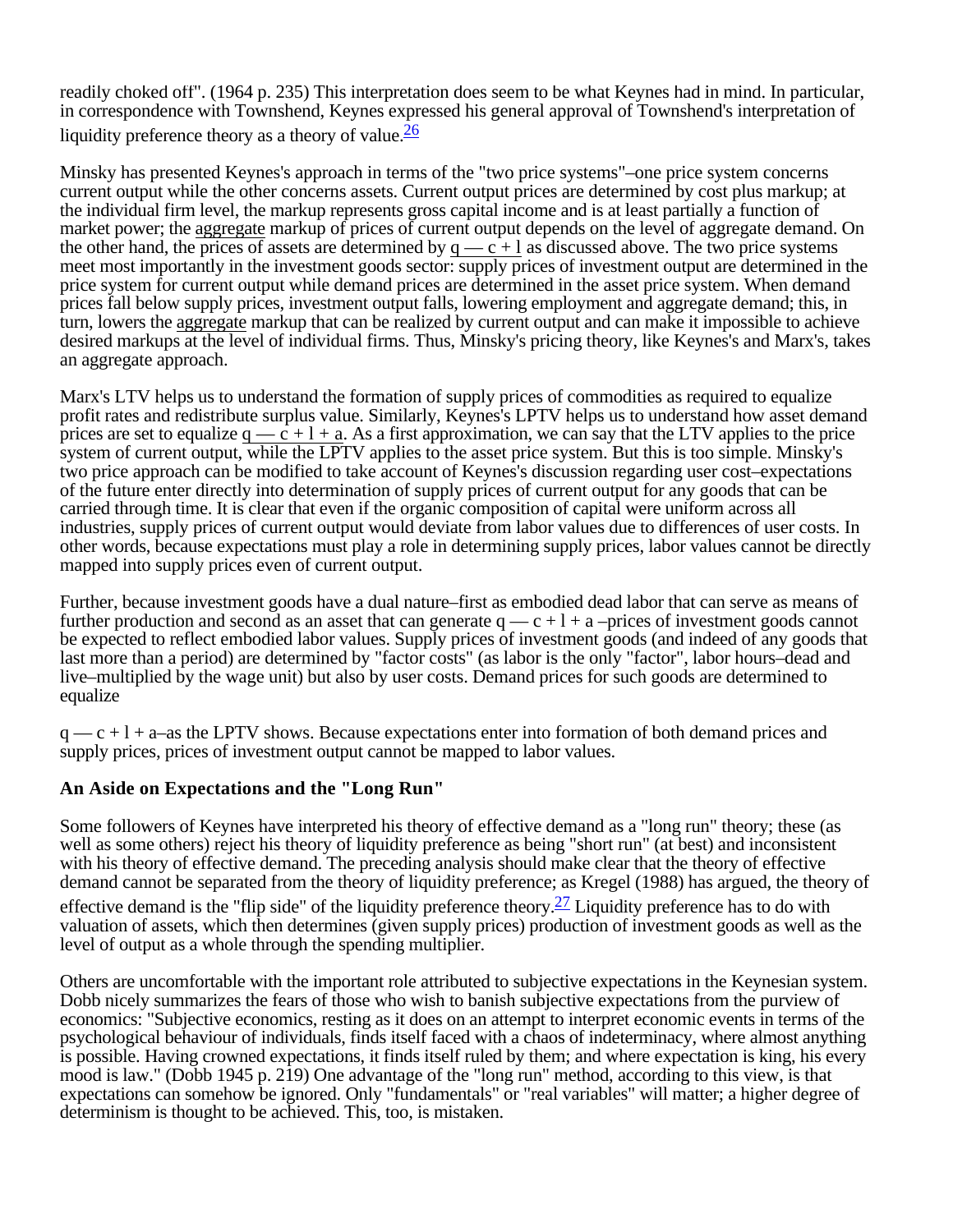The distinguishing characteristics of a monetary production economy are: private ownership of the means of production, wage labor, and individual decision-making regarding production ("anarchy of production"). As Dobb (1945) argued, there is a "particular type of uncertainty that is characteristic of a society of individual (as distinct from social) production. It is the atomistic diffusion of economic decisions under a system of individual production for a market that gives to expectations their rein." (Dobb 1945 p. 220) He emphasized that this uncertainty faced by the individual is quite separate from the situation faced by

the economist or the scientist, standing outside the system, as it were, and observing it as a whole, [who] can estimate the future. Even if such a scientific observer could foretell the outcome, given the relevant data, it does not follow that the entrepreneur could do so; since it is the essential nature of the latter in an individualist economy that he is in a situation where he is of necessity ignorant as to the current actions of his rivals. (Dobb 1945 p. 221)

Further, it is precisely because individual entrepreneurs are uncertain that we as outside observers are able to predict their actions (to the extent that we can do so)!

If the entrepreneur could foresee the actions of his rivals, he would not act in the manner in which the theory of competition assumes him to act, and the laws of Political Economy in their traditional form would cease to hold true. Yet it is the existence of this essential blindness which gives scope to the influence of expectations, with the departures from equilibrium which this influence engenders and the element of indeterminateness which it introduces. Only by virtue of the uncertainty of each as to the actions of all do the traditional laws of the market rule; only by the appearance of freedom does economic necessity and automatism prevail; only by reason of the essential ignorance of each entrepreneur does the economist's power of forecasting the total situation emerge. (Dobb 1945, pp. 221-222)

There is also the belief that expectations must have only a temporary effect, because expectations that do not conform to the objective situation will be automatically revised by the changes which actions based on these expectations provoke. (Dobb 1945, p. 205) However, as Dobb argues, such belief is misguided. Only expectations that turn out to be wrong would be revised; incorrect expectations would temporarily move the economy to a different path, but as experience proves them to be wrong, the economy would move back to the original path. Expectations that prove to be correct (even if only because they are self-fulfilling) would generate a new path and there would be no forces to move the economy back to the original path.

In a proper theory of the "long run", then, expectations do matter. These expectations need not be objectively formed–it is only essential that they are correct ex post. Any self- fulfilling expectations are (by definition) correct and will exert permanent influences on the economy. It is interesting that Keynes explicitly recognized this as he said he could have assumed throughout the analysis that expectations are always fulfilled without changing any of his conclusions. Liquidity preference and expectations matter even in the long run; Keynes's liquidity preference-effective demand framework remains valid. There may still be reasons to suppose that Keynes's theory is more properly applied to the short run (most importantly, because he generally sets aside the impact of investment on capacity), but this is not due to the prominent role accorded to expectations.

Finally, because uncertainty and expectations are important (even in the "long run"), money can never be neutral. As many have stressed (including Hicks) this makes it impossible to abstract from important institutions when one does "high theory". Money contracts, wage labor (and class relations in general), private ownership of the means of production, and atomistic diffusion of economic decision-making cannot be ignored. Liquidity preference, or the motive to remain liquid, is a result of the nature of an economy based on atomistic decision making that cannot be ignored.

#### **Theories of Value in a Monetary Theory of Production**

Even sympathetic readers might be tempted to argue that most of the discussion above could be made without reference to a theory of value. Others might accept the importance of the LTV to Marx's analysis, but argue that Keynes's analysis does not require either a LTV or a LPTV. The question might arise: does Keynes's use of the labor-unit and the money unit of account merely represent an attempt to find useful "measuring rods" to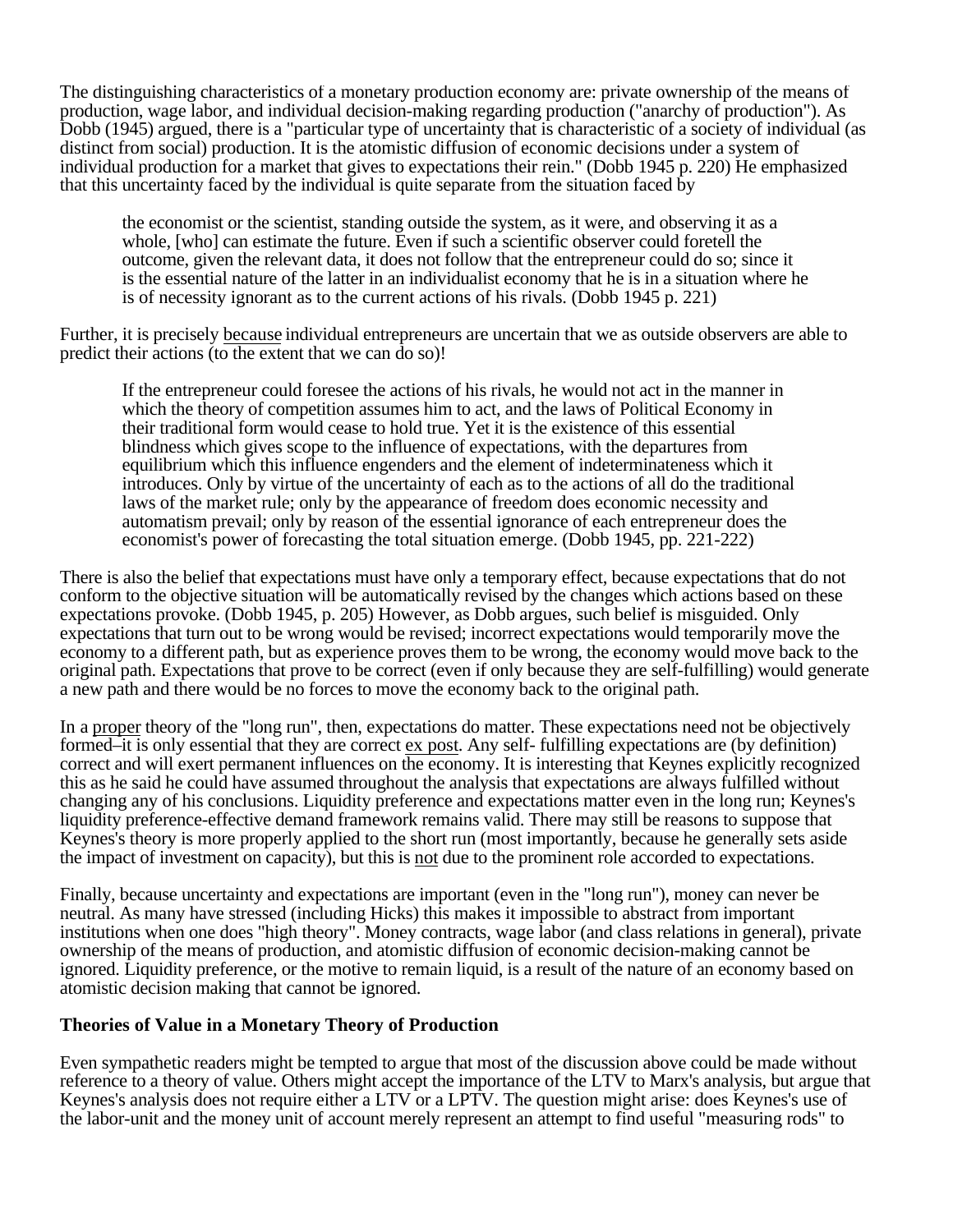aggregate-up? Or is the choice of units of fundamental importance? Could Keynes's choices be characterized, as Dillard argued, as an attempt "to probe beneath the surface phenomena of the market to discover essential properties and relations"? I believe so; indeed, I have argued that Keynes's use of the labor-unit and liquidity preference serve purposes similar to Marx's use of the labor-unit–to locate the process of price determination outside exchange and to go beyond simple "supply and demand" explanations. In fact, both Marx and Keynes recognized the fundamental importance of aggregate employment and distribution of employment between "departments" (in Marx's version) or between consumption-saving or consumption-investment (in Keynes's version) in determination of prices, emphasizing aggregate schemes of reproduction (Marx) or effective demand (Keynes). The primary difference between the two approaches involves the way in which expectations enter into price formation–once we allow for a direct influence of expectations of the future on decisions made today, a single, labor theory of value is not sufficient. Further, if capitalist economies can be characterized as "two price systems", then Marx's analysis is inadequate.

Both the choice of the labor unit and the role accorded to liquidity preference reflect underlying social forces of the monetary production economy. One of the primary purposes of Marx's analysis was to locate the source of profits in the social relations of production, that is, in the rate of exploitation (the ratio of unpaid to paid labor power); the Keynesian version locates the source of aggregate profits (or gross capital income) in the ratio of the wage bill of investment sector workers to the wage bill of consumption sector workers–again, this reflects the social nature of profits which exist only because wages of workers in the consumption sector are too low to purchase all their output and because there are other workers producing "nonavailable" output. This is really no different from Marx's analysis, in which created surplus value cannot be realized unless there is production in department 1 (the means of production department). In Marxian analysis, this aggregate of surplus value is then redistributed among capitals to equalize profits; in Keynesian analysis, the redistribution is such as to ensure equalization of  $q - c + 1 + a$  on all assets, including financial assets. Things are much more complicated in Keynesian analysis for two reasons: first, these returns are expected and at least partially subjective; second, wages of investment sector workers are not the only source of gross capital income (for example, rising asset prices generate capital gains that need not be linked to the productive sphere). Thus, in the Keynesian approach there is no reason to expect that forces would exist to equalize measured profit rates.

In Marx's analysis, only live labor can produce surplus value; dead labor only contributes value as it is used-up, however, this value is only realized if the deteriorating dead labor is replaced. It is easy to give this a Keynesian interpretation: depreciation of physical capital cannot add to aggregate demand, indeed, if sinking funds are accumulated, as Keynes argued, this will depress aggregate demand unless they are matched by replacement investment spending. This is one of the components of user costs that individual firms want to recover in supply prices–firms must weigh the cost of depreciating the capital as measured by the discounted loss of future revenue. Whether depreciated capital will be replaced will depend on expectations regarding the future.  $\frac{28}{3}$ 

The Marxian attribution of surplus creation to live labor alone can also be given a Keynesian interpretation. This is because constant capital used in production that is not replaced does not set any live labor in motion (to produce replacement means of production); in other words, it does not generate a wage bill (in the period it depreciates) in the means of production department ("investment" sector). Only replaced dead labor can lead to the realization of value by creating wages and spending on consumption goods. It is because dead labor is bought and owned that it cannot contribute value to production except when it wears out, a value that is not realized unless the depreciated dead labor is replaced. When dead labor is purchased, the full value is realized immediately at the aggregate level, but not at the individual firm level. It can be realized at the individual level

only gradually over the future as other purchases of dead labor occur.  $\frac{29}{2}$  On the other hand, live labor cannot be owned; the capitalist can only purchase the commodity labor power by making periodic wage payments; use of live labor always contributes value to production that can be realized because payment of wages is necessary in every period to set it in motion. Since wages will (according to the classical assumption) be spent on consumption goods, they always lead to realization of value in circulation–a characteristic that is not necessarily true for dead labor.<sup>30</sup>

It is frequently argued that the LTV is "metaphysical" (an argument also adopted by Robinson 1967, p. xi), or that one could just as well argue that capital produces all value, or that petrol does, and so on. $\frac{31}{10}$  This involves a fundamental misunderstanding of a monetary production economy. In an economy that is able to produce, and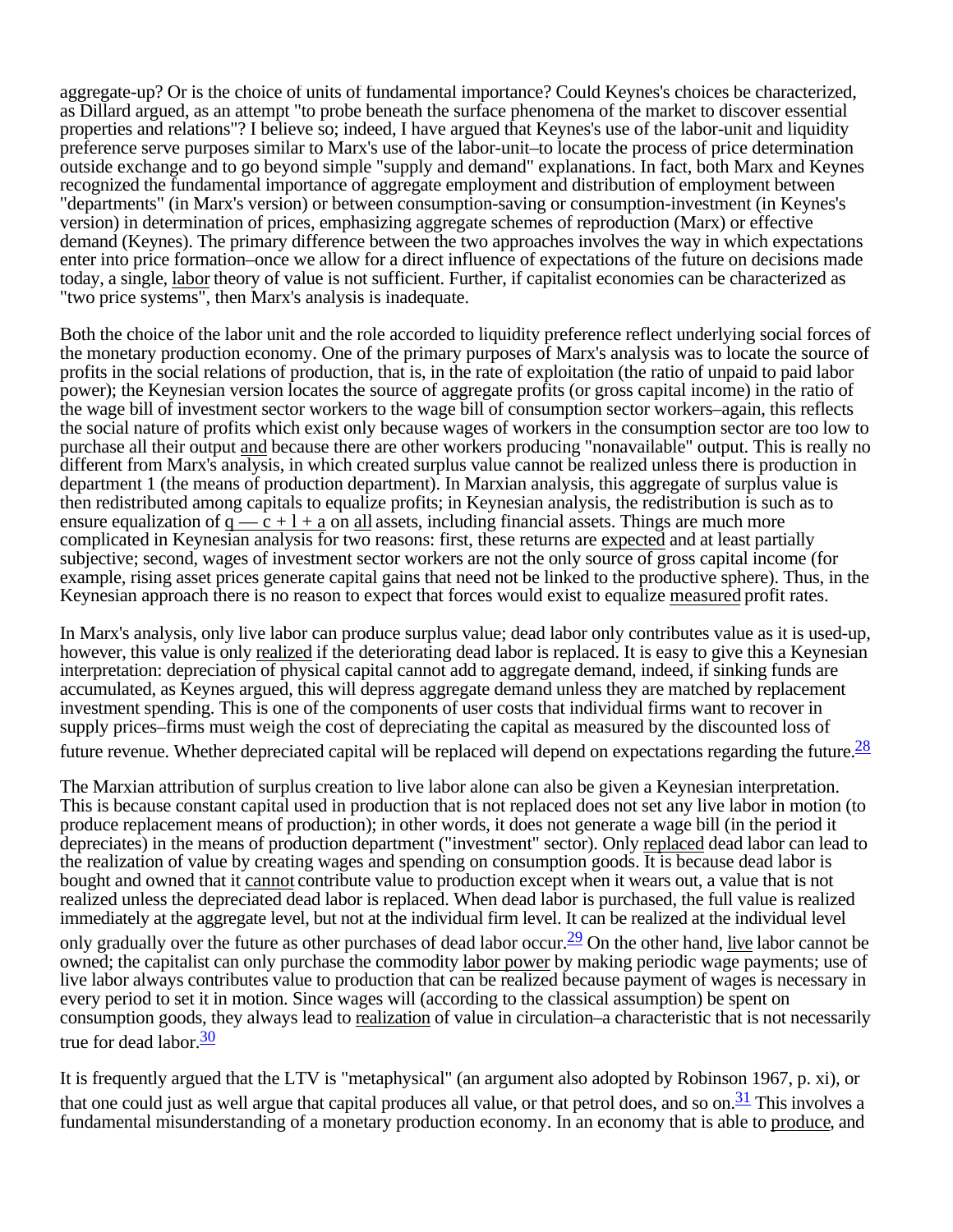in which most production occurs on the basis of hiring labor at a money wage, wages are simultaneously the major cost of production and the source of the revenues that validate production. Labor simultaneously produces the physical output–but, more importantly, it sets in motion the monetary flows that are the purpose of production. Because the majority of worker income will be used to purchase the necessities of life, the wage bill returns as capitalist receipts, while the link between capitalist income and spending is different because the goal of capitalist activity is money and not necessities. In Kalecki's terminology, workers spend what they get and capitalists get what they spend; Marx's equivalent expression is "the part of the variable capital that A advances at any one time to his workers constantly flows back to him from the circulation sphere". (Marx Vol 2, p. 406).

There are other reasons why adoption of some other "factor" of production as the source of value would be mistaken. First, of course, there is the problem of adoption of a measure of value that is not itself a value. The separation of labor (not a value) from labor power (a commodity with value) provides the external measure of value. The problem with trying to use capital as the source of value is that it is itself a value, a value that depends on other values (for example, prospective profits); further, the heterogeneity problems with capital are surely much greater than those encountered in the case of labor. (Dobb 1945) Second, the focus on labor is consistent with the observation that it is obvious that man as a tool using animal manufactures instruments to increase control over nature. Third, the focus on labor and relations of production is consistent with the view of capitalist production as the product of relations of men with men. Value is not an attribute of things, but is a social relation between men. (Dobb 1945, p. 59) It should be noted, however, that no claim is made that other "factors of production" are not "productive" in a technical sense; even Marx argued that capital produces wealth. Nor is there any claim that embodied labor is the only thing commodities have in common. It is merely claimed that labor fulfills the requirements of a theory of value while other "factors" do not, and that the LTV is consistent with Keynes's analysis.

Similarly, the choice of the money-unit (wage unit) in Keynes's system is due to the prominent role given to liquidity preference and expectations. This in turn reflects a fundamental characteristic of a capitalist society in which the individual faces a type of uncertainty that is unique to an economy based on atomistic diffusion of decision making and individual responsibility for one's own welfare. This cannot be dismissed by handwaves about the "long run" or "fundamentals". In this sense, liquidity preference reflects social relations of production in a manner similar to but distinct from the way labor values reflect social relations in production.

#### **Notes**

**1.** See also Fan-Hung 1939.

**2.** However, I should note that over time I have become less convinced that Townshend–and Rotheim–used the term "value theory" in the manner in which I am using the term.

**3.** Hunt 1983, following Dobb's example, provides a more useful view: all theories of price are circular because the price of each commodity is formed on the basis of many other prices. Thus, a "value-constant" is required to solve price equations. The theory of value provides this anchor.

**4.** Dissenters have also criticized the inability of the neoclassical approach to deal with money and nominal values in anything but an ad hoc manner. As mentioned, utility theory and scarcity can only generate relative prices; money is not required in a well-specified neoclassical general equilibrium economy, which can function on the basis of barter. Keynes called this a barter or real wage economy. Alternatively, money can be added in a nonessential manner such that no behavior is altered, with money merely facilitating exchange–what Keynes called the neutral economy, which operates "as if" transactions were actually the result of barter. (Introduction of money into this scheme can generate a difference between the market price and the long run equilibrium price due to short run disequilibrium.)

**5.** Dobb 1945 provides similar requirements: the theory of value should be capable of expression into actual dimensions which can be factually apprehended and known, and there must be some uniform quantity–that is not itself a value–in terms of which exchange value can be expressed.

**6.** That is, I will ignore the well-known problems identified in the Cambridge Controversy.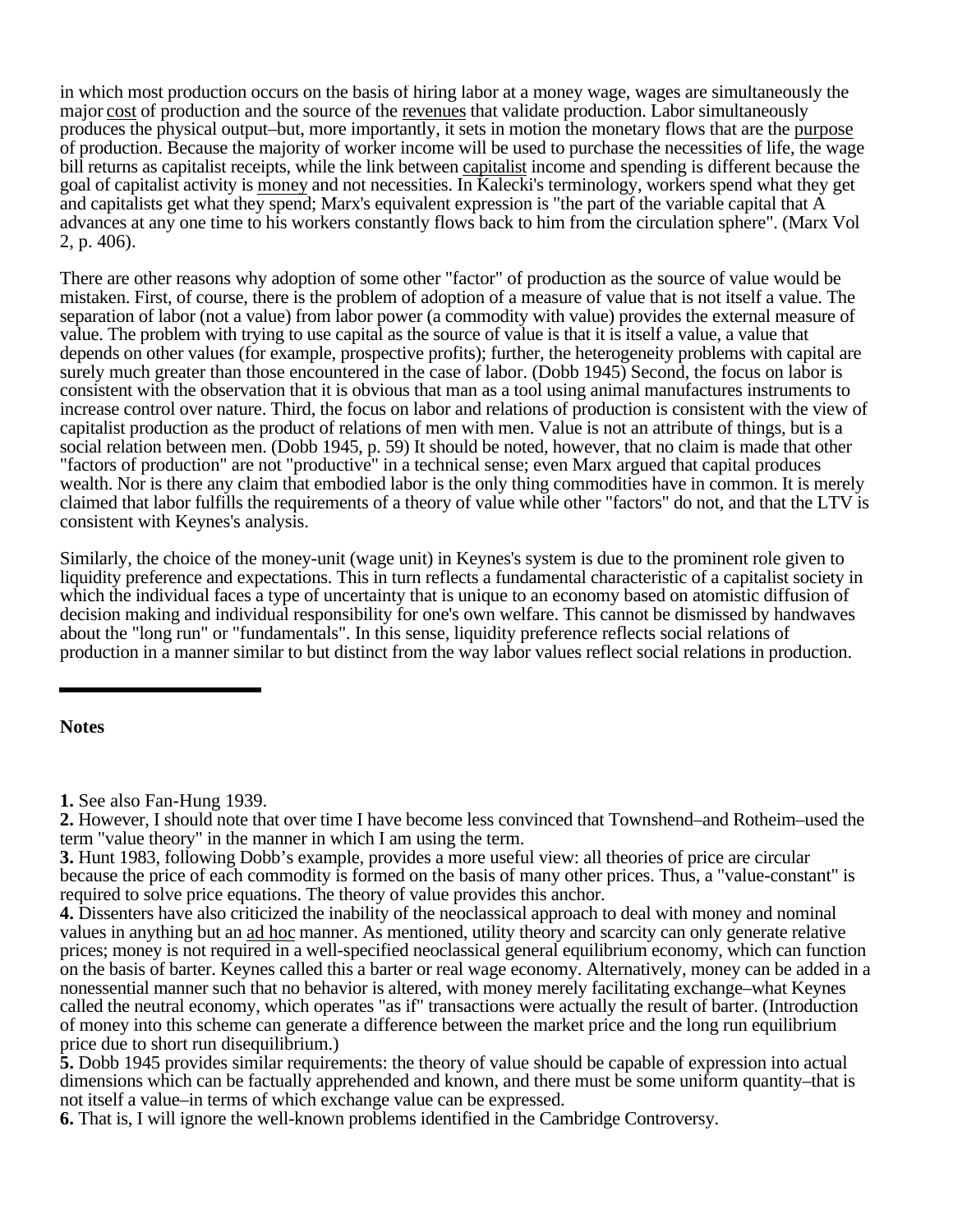**7.** See Desai 1990 and Vianello 1990 for discussions.

**8.** Indeed, prices would not be proportional to labor values, but would be systematic functions of them. See Desai 1990.

**9.** See Shaikh 1994.

**10.** This does not mean as some Marxists argue that no profits can be created in circulation.

**11.** I don't think one should overemphasize Keynes's own claims that he actually made such a transition as I don't think he ever held the neoclassical propositions, rather, the transition is probably more one of clarification and exposition of his thinking.

**12.** These discussions emphasized money as a unit of account, which is necessarily a standard. See Wray 1993c.

**13.** See Rotheim 1981; Joan Robinson argued that in the TOM, Keynes "had no very clear perception of the fact that the subject with which he was dealing was the Analysis of Output". (Rotheim 1981, p. 574)

**14.** Rotheim argues that it is clear from the materials that would be collected and published as Volume 29 of the Collected Works, "Keynes intended to construct a new microfoundation for macroeconomics, what we might call a monetary theory of value." (Rotheim 1981, p. 574) I would rather argue that Keynes's construction was a monetary theory of production, with the term value reserved for the underlying base(s) on which it is constructed. However, Rotheim's use of the term value is more consistent with the way Keynes used it, and, presumably, with the way the term was used at the time. (This is reflected in Robinson's claim that "to the academic economist, the "theory of value" means the theory of relative price". Robinson CW I, p. 138)

**15.** Fred Lee rejects this approach and seems to come closest to Institutionalists who argue that prices are arbitrarily determined and thus cannot be the subject of scientific investigation.

**16.** Here I am ignoring Neo-Ricardian approaches.

**17.** This differs from Marx's method, which was to weight special labor by the extra value required to produce it, but this is not an important difference.

**18.** Hunt 1983 examines Robinson's "ambivalence" regarding the LTV, arguing that she really was an "ally".

**19.** See Robinson CW 3, p. 175; CW 4 p. 48; 1967 p. x.

**20.** Robinson's hostility to the LTV seems to be based partially on the supposition that the LTV is a theory of relative prices. It is also partially due to the occasional Marxist claim that the value of money is determined by labor embodied in gold. "The 'Keynesian Revolution', which divides the General Theory as much from Marx as from Ricardo, was the adoption of the money-value of labour (the wage rate) in place of the labour-value of money as the unit of account. The labour-value of money is a purely mythical conception, for money has no cost of production." (CW 2 p. 18) I think Robinson was too quick to throw out relative prices; Keynes provides a theory of both aggregate output and of prices. However, for reasons of which Robinson was well aware, labor values alone cannot generate prices. Further, Robinson was right to be suspicious of the labor-embodied theory of money–this could not be made consistent with Keynes's theory.

**21.** According to Marx, the Classical economists had been remiss for ignoring the necessity of including constant capital in the profit calculation made by capitalists–while Smith had believed that total labor value produced was only equal to the variable capital and surplus labor, Marx emphasized that the constant portion must also be reproduced in the aggregate–this emphasizes the social nature of reproduction, or the necessity of restoration of the part of social capital that is merely transferred to social output.

**22.** Of course, Keynes's use of the term "classical theory" is somewhat ambiguous–but he generally means the neoclassical approach that he traces to Ricardo.

**23.** According to Rotheim 1991, Keynes borrowed this distinction made by H.L. McCraken in a book on Marx.

**24.** See Rotheim 1991, for example.

**25.** While I cannot go into the topic here, elsewhere I show (following Keynes's example) that money actually pre-existed commodity production; while it is true that the first money units were physical (units of weight of wheat and barley grain), by the time commodity production began, the money units had become idealized wheat or barley units that were transformed into purely abstract "pound" money units with nothing but the name (lira, shekel, pound) to hint at the origins. See Wray 1993c.

**26.** Elsewhere, and on a wide variety of matters, Keynes congratulates Townshend for his astute observations and keen understanding of the GT.

**27.** I have argued that there are "three sides", with the endogenous theory of money serving as the third. (Wray 1992b)

**28.** Fan-Hung (1939) realized very early that the Keynesian theory of effective demand and his user cost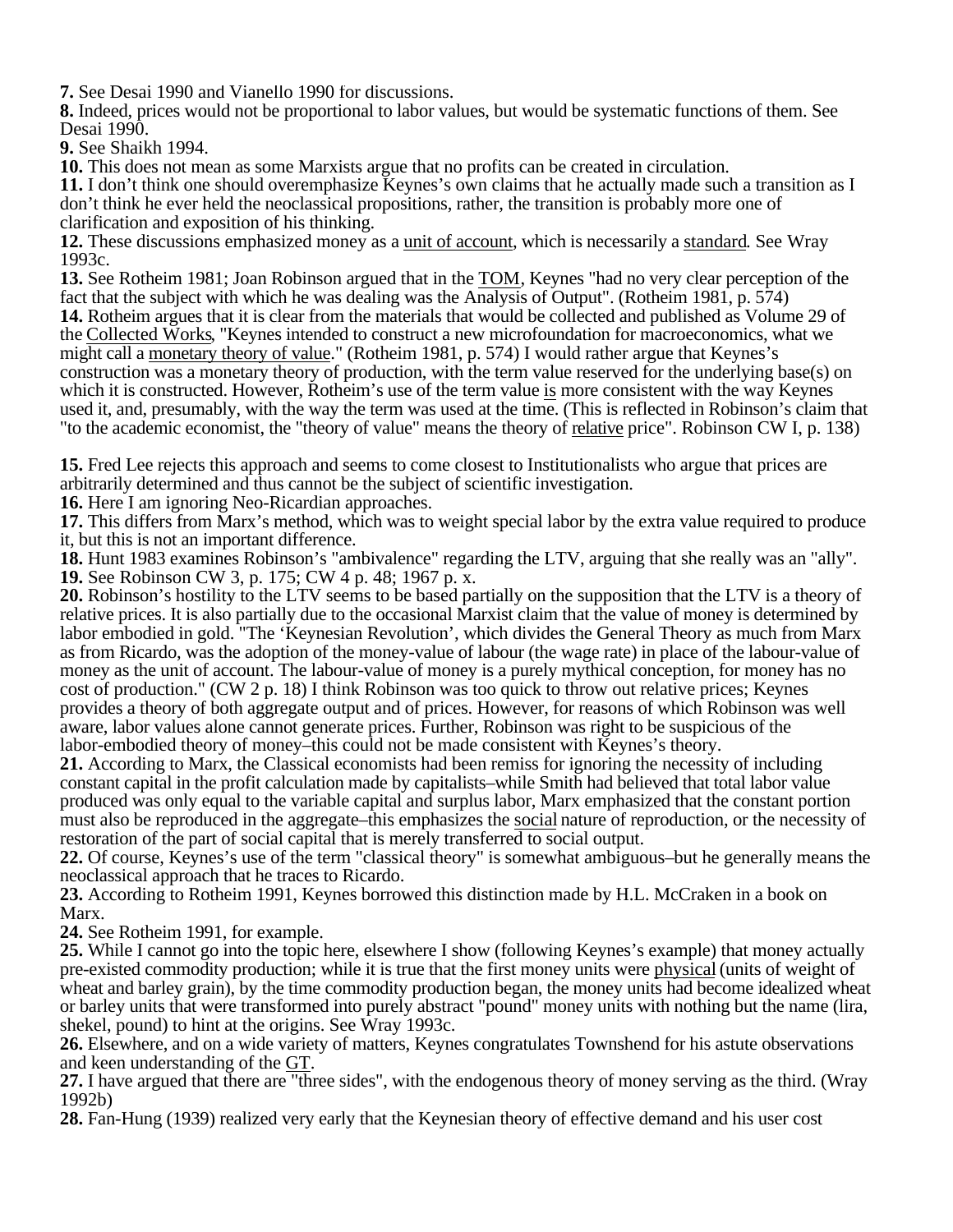concept were nearly identical to Marx's schemes of reproduction; indeed, he showed that Keynes's general theory could be mapped almost one-to-one to Marx's reproduction schemes. Such correspondence should not be surprising when one considers they studied the same monetary production economy.

**29.** In Minsky's terminology, investment is made today only on the expectation that investment will occur in the future in order to generate the gross capital income that will be required to validate the decisions made today.

**30.** Saving out of wages complicates the analysis only marginally.

**31.** Hunt 1983 dismisses the "metaphysical" critique by arguing that all theories of value are "metaphysical" in the sense that they cannot be proved or disproved; they are "true" by definition. The LTV is definitional, but not arbitrarily chosen because it identifies a real process that underlies the essential nature of social interdependence of capitalism.

#### **References**

Boulding, Kenneth. 1944. "A Liquidity Preference Theory of Market Prices." Economica 11: 42 (May).

Cohen, Avi. 1989. "Prices, Capital, and the One-commodity Model in Neoclassical and Classical Theories." History of Political Economy 21: 2 (Summer): 231—252.

Desai, Meghnad. 1990. "Value and Price." In Eatwell, John, Murray Milgate, and Peter Newman, eds., Marxian Economics: The New Palgrave. London, New York: MacMillan, 365—372.

Dillard, Dudley. 1960. The Economics of John Maynard Keynes: The Theory of a Monetary Economy. Englewood Cliffs, N.J.: Prentice-Hall, Inc. (Ninth Printing).

–––. 1980. "A Monetary Theory of Production: Keynes and the Institutionalists." Journal of Economic Issues 24, June, 255–273.

–––. 1984. "Keynes and Marx: A Centennial Appraisal." Journal of Post Keynesian Economics 6, Spring, 421—432.

Dobb, Maurice. 1945. Political Economy and Capitalism. New York: International Publishers.

Engels, Frederick. 1966. "Supplement to Capital, Volume Three: Law of Value and Rate of Profit." In Marx, Karl. 1966. Capital, Vol 3. Moscow: Progress Publishers.

Fan-Hung. 1939. "Keynes and Marx on the Theory of Capital Accumulation, Money, and Interest," Review of Economics Studies VII, 28.

Henry, John. 1990. The Making of Neoclassical Economics. Boston: Unwin Hyman.

Hunt, E.K. 1983. "Joan Robinson and the Labour Theory of Value." Cambridge Journal of Economics 7: 3/4, 331—342.

Keynes, John Maynard. 1964. The General Theory of Employment, Interest, and Money. New York: Harcourt, Brace, Jovanovich.

–––. 1976a and 1976b. A Treatise on Money, Vols I and II, New York: Harcourt, Brace and Company (AMS Reprint).

–––. 1979. Collected Works, Vol. XXIX. Moggridge, Donald, ed. London: Macmillan.

Kregel, Jan. 1973. The Reconstruction of Political Economy. New York: Wiley and Sons.